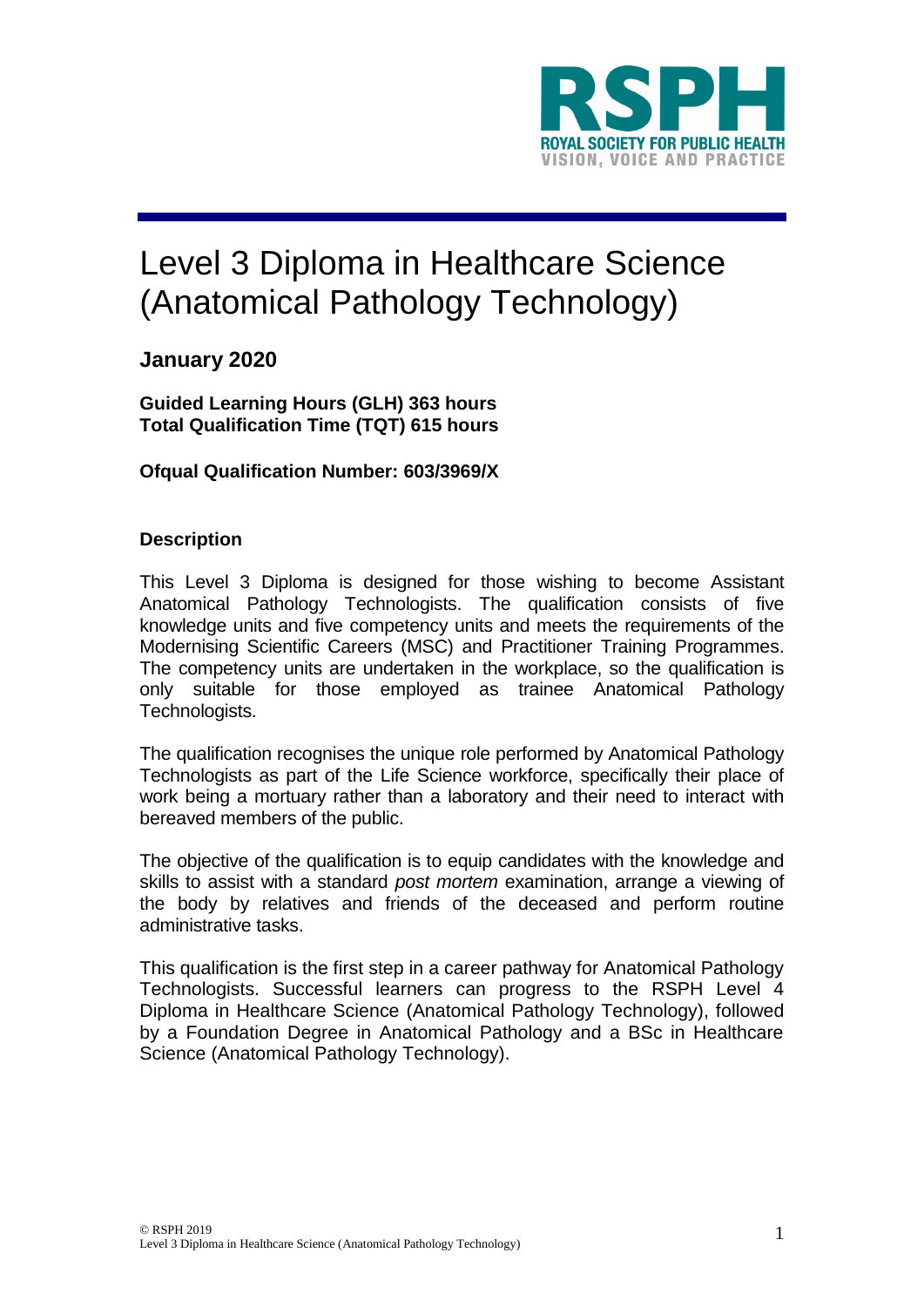# **Page**

| Unit APT3.1: Human anatomy and physiology for anatomical                                                                                                                                                                                                                                                                                   | 3                                |
|--------------------------------------------------------------------------------------------------------------------------------------------------------------------------------------------------------------------------------------------------------------------------------------------------------------------------------------------|----------------------------------|
| pathology technologists<br>Unit APT3.2: Governance and administration of mortuary practices<br>Unit APT3.3: Health and safety in the mortuary<br>Unit APT3.4: Microbiology and infection control for anatomical<br>pathology technologists<br>Unit APT3.5: Principles of effective communication for anatomical<br>pathology technologists | 6<br>9<br>13<br>16               |
| Unit APT3.6: Preparation and operation of a mortuary                                                                                                                                                                                                                                                                                       | 18                               |
| Unit APT3.7: Prepare for post mortem examinations<br>Unit APT3.8: Assist with post mortem examinations<br>Unit APT3.9: Viewing of the deceased<br>Unit APT3.10: Team working                                                                                                                                                               | 22<br>25<br>30<br>33             |
| <b>Learner Guidance</b>                                                                                                                                                                                                                                                                                                                    | 36                               |
| Recommended prior learning<br><b>National Occupational Standards</b>                                                                                                                                                                                                                                                                       | 36<br>36                         |
| <b>Centre Guidance</b>                                                                                                                                                                                                                                                                                                                     | 37                               |
| <b>Registration of Candidates</b><br><b>Assessment Requirements</b><br><b>Submission of Centre Assessed Work</b><br><b>Special Assessment Needs</b><br>How to apply to offer this qualification<br>Recommended Qualifications and Experience of Tutors and<br>Assessors                                                                    | 37<br>37<br>37<br>37<br>38<br>38 |
| <b>Other Information</b>                                                                                                                                                                                                                                                                                                                   | 38                               |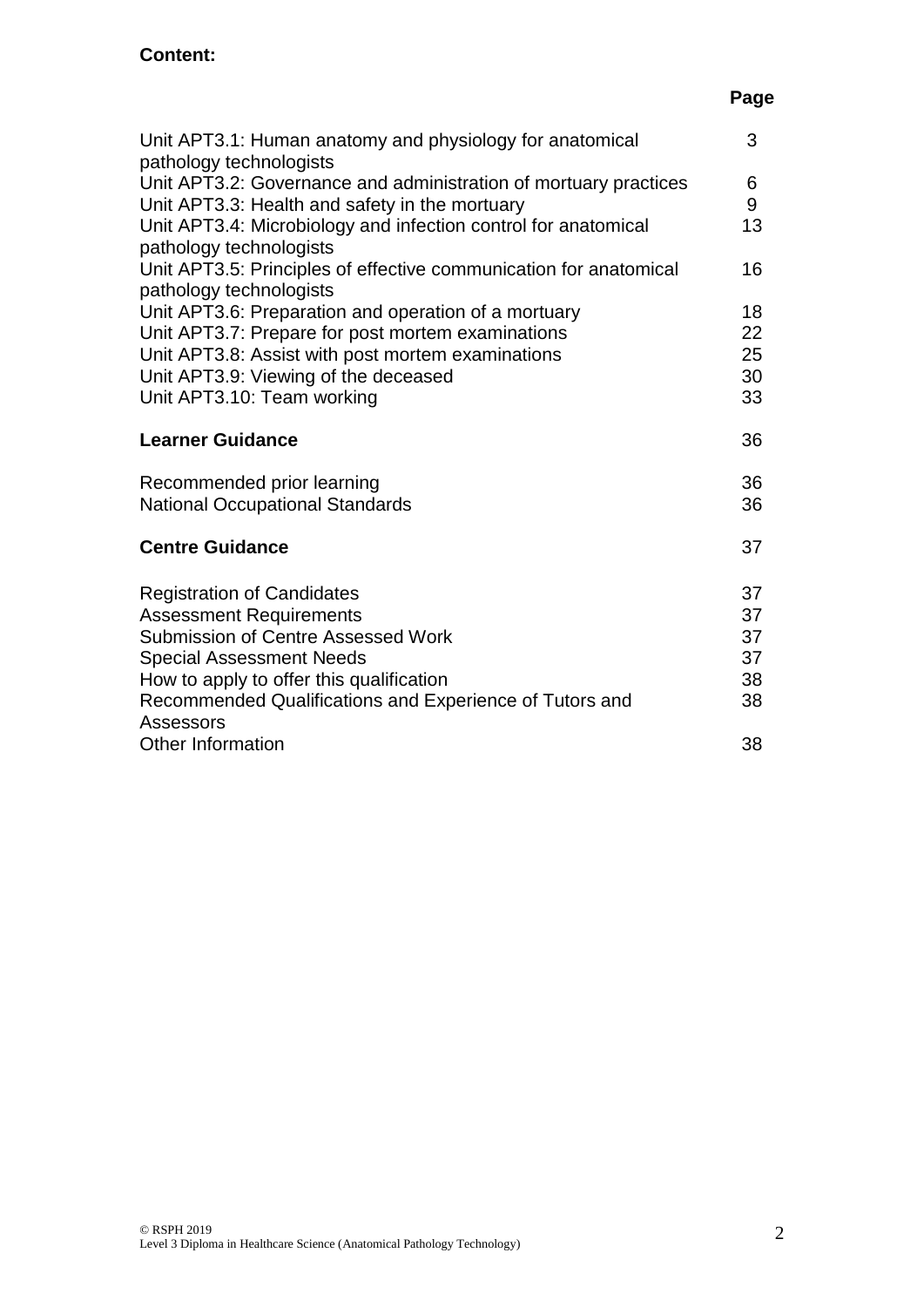## **Unit APT3.1: Human anatomy and physiology for anatomical pathology technologists**

Guided learning: 68 hours Total Unit time: 118 hours Unit Level: 3 Unit reference number: J/505/2412

## **Summary of Learning Outcomes:**

## **To achieve this unit a candidate must:**

- **1 Understand the anatomical structure of the human body**, *by being able to meet the following assessment criteria:*
	- 1.1 Describe the anatomical structure and identifiable features of the urogenital system of the human body
	- 1.2 Describe the anatomical structure and identifiable features of the alimentary, exocrine and endocrine systems of the human body
	- 1.3 Describe the anatomical structure and identifiable features of the cardiovascular, lymphatic and respiratory systems of the human body
	- 1.4 Describe the anatomical structure and identifiable features of the musculo-skeletal system of the human body
	- 1.5 Describe the anatomical structure and identifiable features of the central nervous system of the human body.

## **2 Understand the physiology of anatomical systems in the human body,** *by being able to meet the following assessment criteria:*

- 2.1 Explain the physiology of the urogenital system of the human body
- 2.2 Explain the physiology of the alimentary, exocrine and endocrine systems of the human body
- 2.3 Explain the physiology of the cardiovascular, lymphatic and respiratory systems of the human body
- 2.4 Explain the physiology of the musculo-skeletal system of the human body
- 2.5 Explain the physiology of the central nervous system of the human body.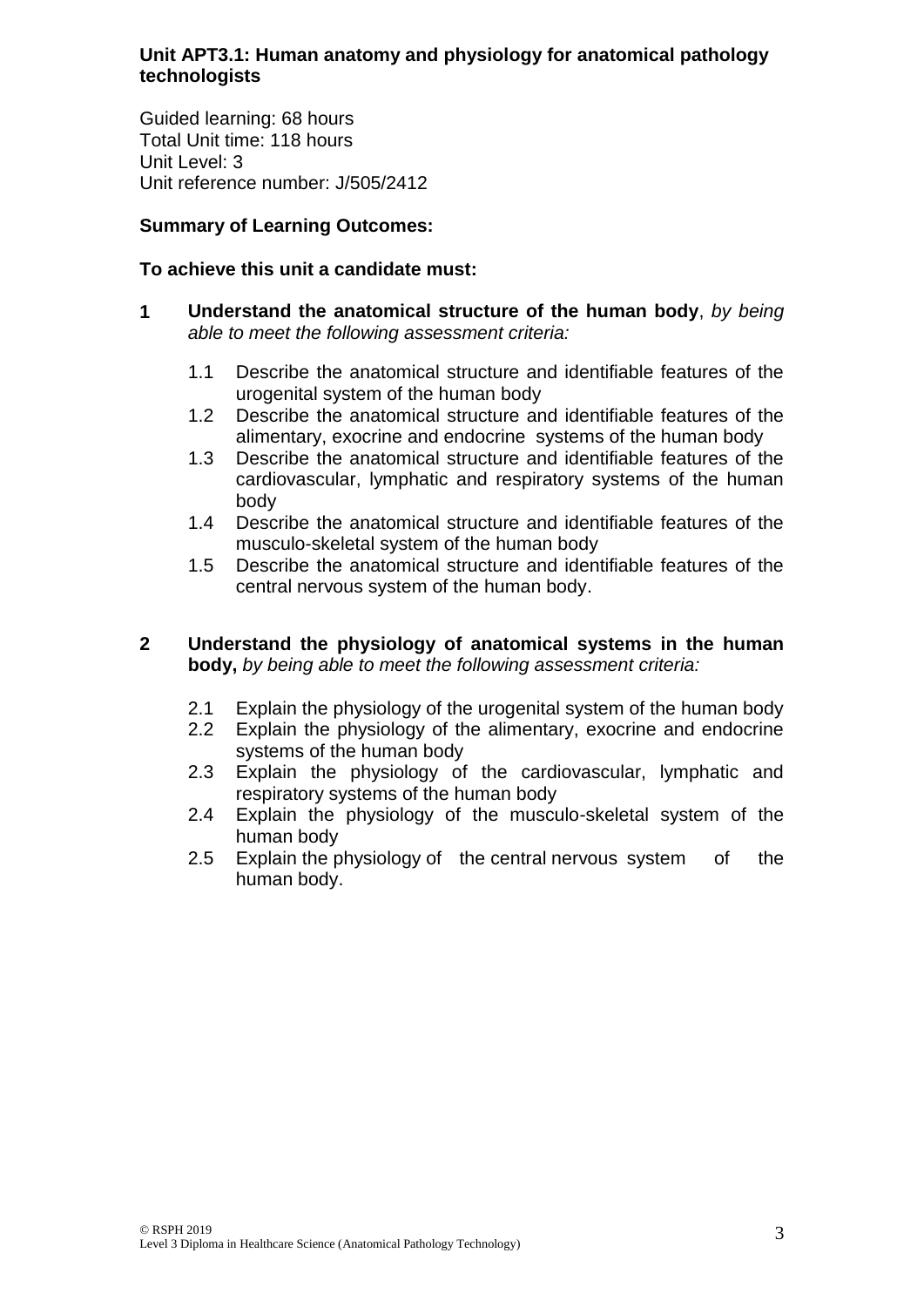## **1 Anatomical structure of the human body**

- 1.1 *Anatomy of the human urogenital system:* Gross anatomical features of the male and female urogenital system including blood and nerve supply; anatomy of key structures to include kidneys, ureters, bladder and reproductive organs.
- 1.2 *Anatomy of the human alimentary, exocrine and endocrine systems:*  Gross anatomical features; the alimentary canal from mouth to anus; liver; endocrine glands to include pituitary, thyroid, parathyroids, adrenals, ovaries and testes; exocrine system to include salivary glands and pancreas.
- 1.3 *Anatomy of the human cardiovascular, lymphatic and respiratory systems:* Anatomical structure and identifiable features of the cardiovascular, lymphatic and respiratory system to include the major vessels of the body, arteries and veins; anatomy of the heart to include chambers, valves conducting vessels and blood supply; anatomy of the lungs and pleural cavities to include the trachea and naso-pharynx; anatomy of the lymphatic system to include lymphatic drainage, spleen and lymph nodes.
- 1.4 *Anatomy of the human musculo-skeletal system:* Anatomical structure and identifiable features of the musculo-skeletal system to include bones, ligaments, tendons and joints; skeletal, smooth and cardiac muscle.
- 1.5 *Anatomy of the human central nervous system:* Anatomical structure and identifiable features of the central nervous system to include the surface anatomy of the brain, brain stem and spinal cord; meninges, cranial nerves and blood supply to the brain.

## **2 Physiology of anatomical systems in the human body**

Although this section has been broken down into systems it is accepted that all systems are interdependent and all contribute to the well being and function of the body as a whole. Organs such as the pancreas and liver may play a role in more than one system.

- 2.1 *Physiology of the human urogenital system:* physiology to include role in homeostasis (fluid and electrolyte balance, maintenance of blood pressure) and reproduction.
- 2.2 *Physiology of the human alimentary canal, exocrine and endocrine systems:* physiology of the alimentary canal to include motility, secretion, regulation, digestion and excretion; function of exocrine and endocrine tissues to include sweat glands, salivary glands and pancreas; affect of exocrine and endocrine glands on the alimentary canal; affect of exocrine and endocrine glands on other body systems.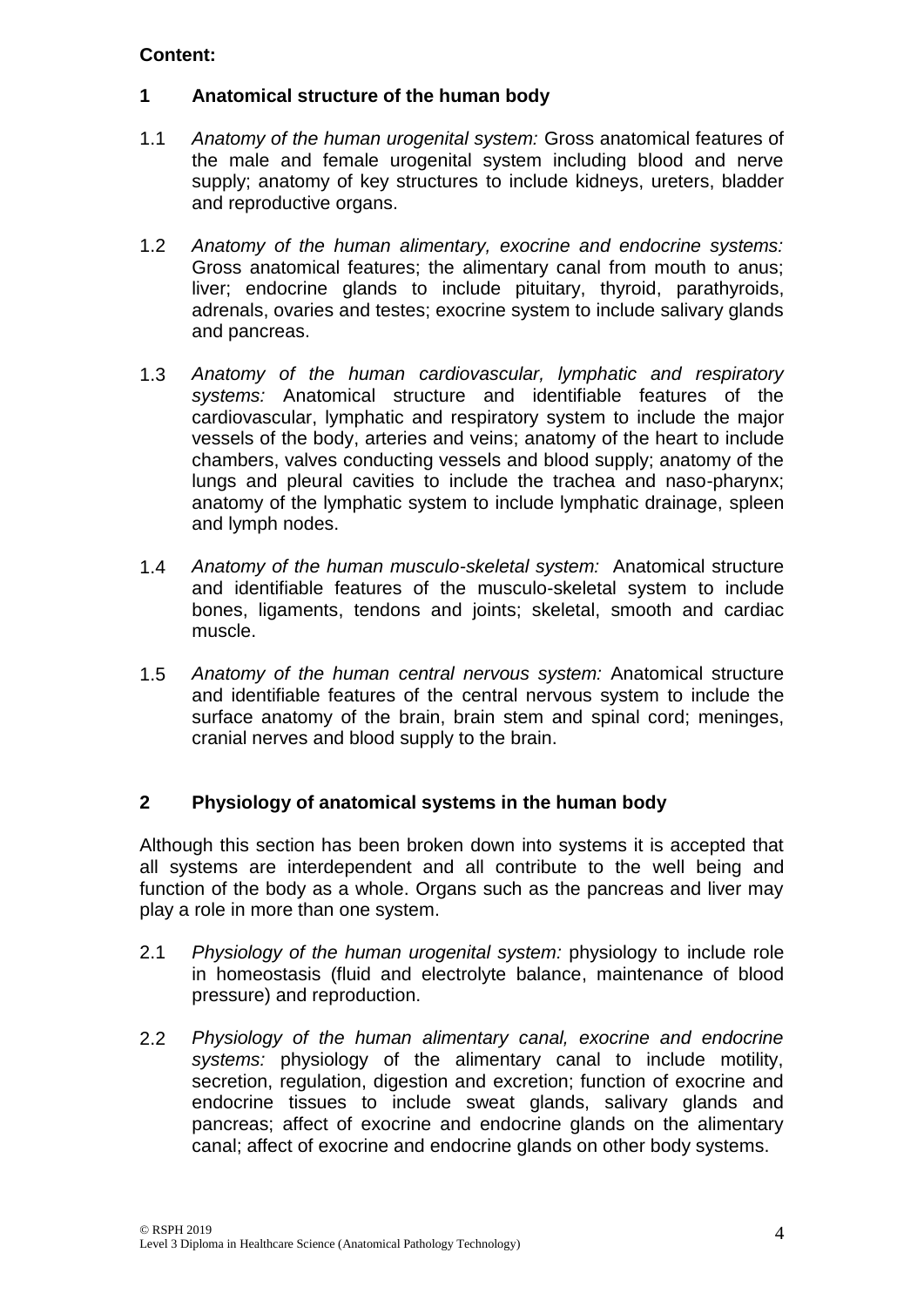- 2.3 *Physiology of the human cardiovascular, lymphatic and respiratory systems:* circulation of blood and lymph around the body; movement of blood through arteries and veins; movement of lymph through the lymphatic system; heartbeat and flow of blood through the heart; ventilation and gaseous exchange; affect of the autonomic nervous system.
- 2.4 *Physiology of the human musculo-skeletal system:* Mechanics of movement; muscle contraction and its regulation; bone types and function; role of the skeleton.
- 2.5 *Physiology of the human central nervous system:* transmission of a nerve impulse; movement across a synapse; reflex arc; autonomic nervous system.

#### **Assessment:**

This unit may be assessed by one or more of the following:

Course work Task based controlled assessment Written examination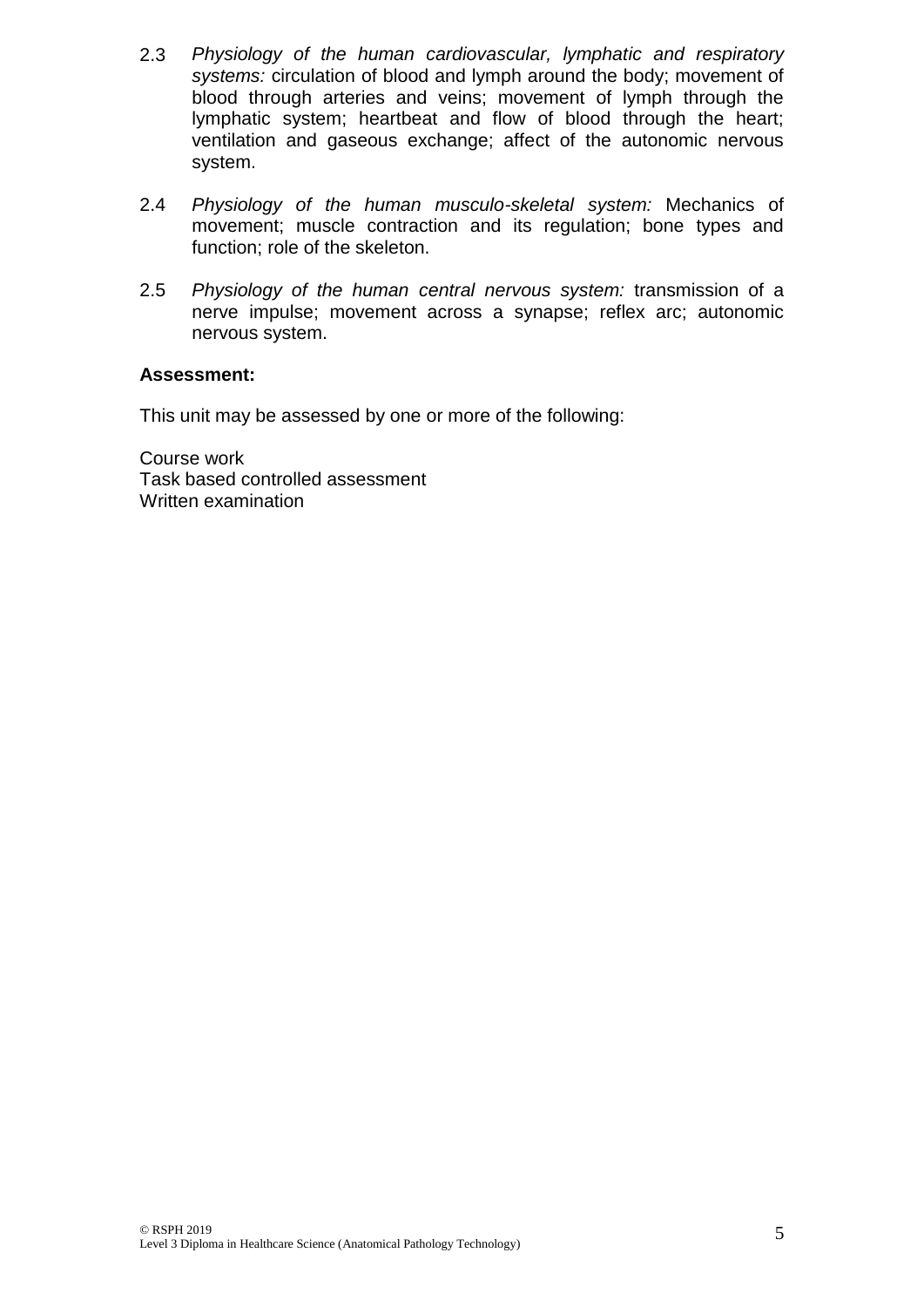## **Unit APT3.2: Governance and administration of mortuary practices**

Guided learning: 42 hours Total Unit time: 62 hours Unit Level: 3 Unit reference number: Y/505/2415

## **Summary of Learning Outcomes:**

## **To achieve this unit a candidate must:**

- **1 Understand the importance of consent and confidentiality relating to mortuary practices**, *by being able to meet the following assessment criteria:*
	- 1.1 Identify mortuary practices and situations for which consent is required
	- 1.2 Identify mortuary practices and situations for which confidentiality is required
	- 1.3 Explain the reasons why consent and confidentiality may be required.
- **2 Know the documentation requirements for** *post mortem* **examination consent and subsequent procedures,** *by being able to meet the following assessment criteria:*
	- 2.1 Describe documentation required for *post mortem* examinations
	- 2.2 Describe documentation and procedural requirements for death certification
	- 2.3 Describe documentation and procedural requirements for disposal of the deceased.
- **3 Understand the requirements of professional practice for anatomical pathology technologists,** *by being able to meet the following assessment criteria:*
	- 3.1 Outline the requirements of the appropriate codes of conduct for anatomical pathology technologists
	- 3.2 Explain the scope of practice for anatomical pathology technologists
	- 3.3 State why the scope of practice should not be exceeded.
- **4 Know the role of statutory bodies in the governance and administration of mortuary practices,** *by being able to meet the following assessment criteria:*
	- 4.1 Identify the statutory bodies that have a role in the governance and administration of mortuary practices
	- 4.2 State the role that each statutory body has in the governance and administration of mortuary practices.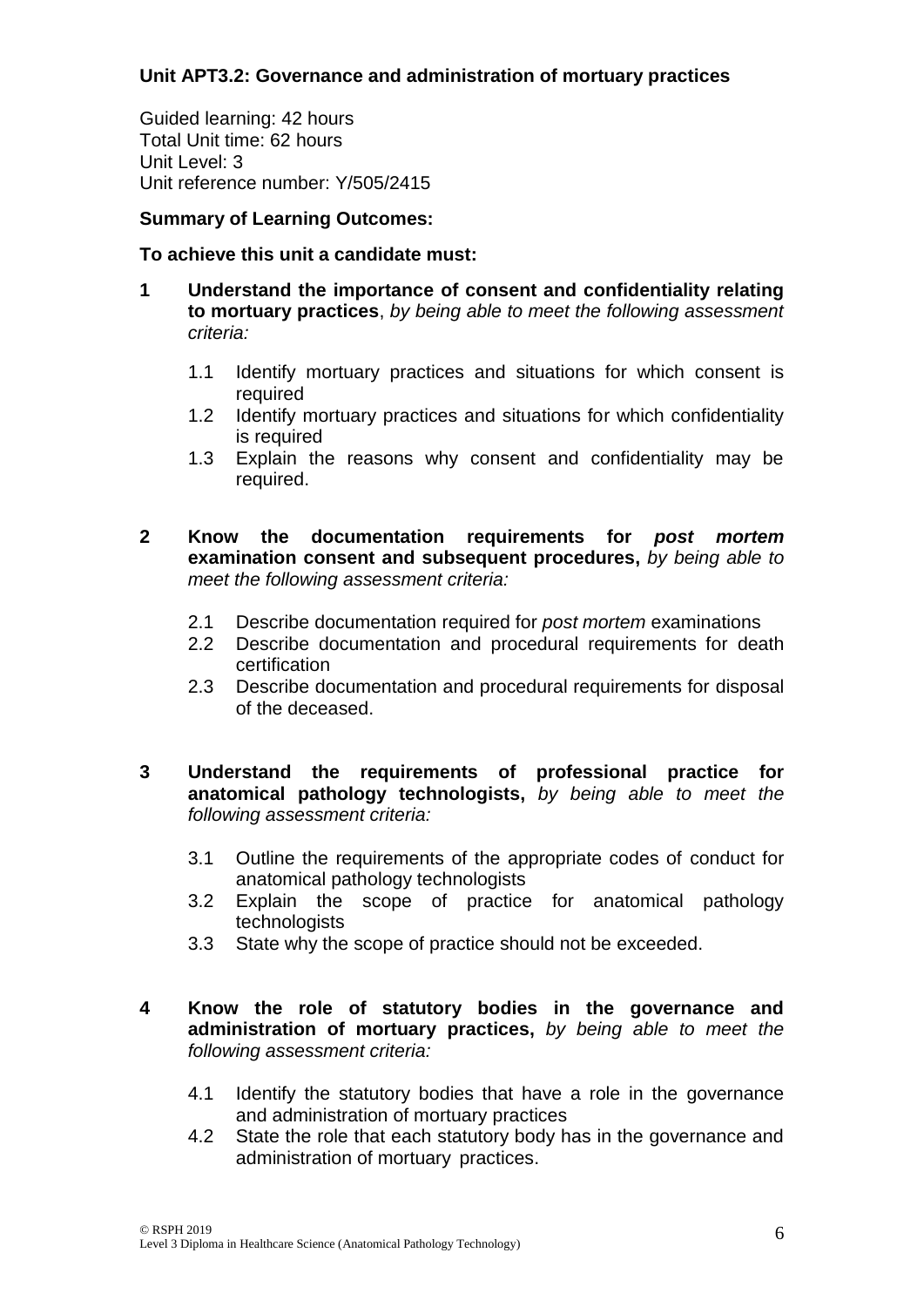## **1 Understand the importance of consent and confidentiality relating to mortuary practices**

- 1.1 *Practices and situations for which consent is required:* Identify practices and situations for which consent is a legal or procedural requirement or governed by a code of practice.
- 1.2 *Practices and situations for which confidentiality is required:* Identify practices and situations for which confidentiality is a legal or procedural requirement or governed by a code of practice.
- 1.3 *Reasons why consent and confidentiality may be required:* Commonly accepted reasoning behind confidentiality and why informed consent is important; legal requirements; codes of practice; legal and contractual requirements to maintain confidentiality and obtain consent.

#### **2 Know the documentation requirements for** *post mortem* **examination consent and subsequent procedures**

- 2.1 *Documentation required for post mortem examinations:* Recognised *post mortem* examination consent and/or authorisation forms which are in common use; requirements for completion, retention and storage of documentation.
- 2.2 *Documentation and procedural requirements for death certification:* The coroners system, the procurator fiscal and the legal issues surrounding the issue of a medical certificate of cause of death; requirements for completion, retention and storage of documentation; identification of post holders who can issue a death certificate.
- 2.3 *Documentation and procedural requirements for disposal of the deceased:* Documentation required for burial and/or cremation within the United Kingdom; for movement of a body across a national border or to another coroner's jurisdiction; for repatriation of a body to Europe and beyond: Procedural requirements for the above. Requirements for burial at sea.

## **3 Understand the requirements of professional practice for anatomical pathology technologists**

- 3.1 *Requirements of appropriate codes of conduct:* Requirements of codes of conduct of professional bodies and relevant employers.
- 3.2 *Scope of practice for anatomical pathology technologists*: Scope of practice as defined by professional bodies, relevant employers and any legislative requirements.
- 3.3 *Why scope of practice should not be exceeded:* Legal, professional and employer restrictions on exceeding scope of practice; individual and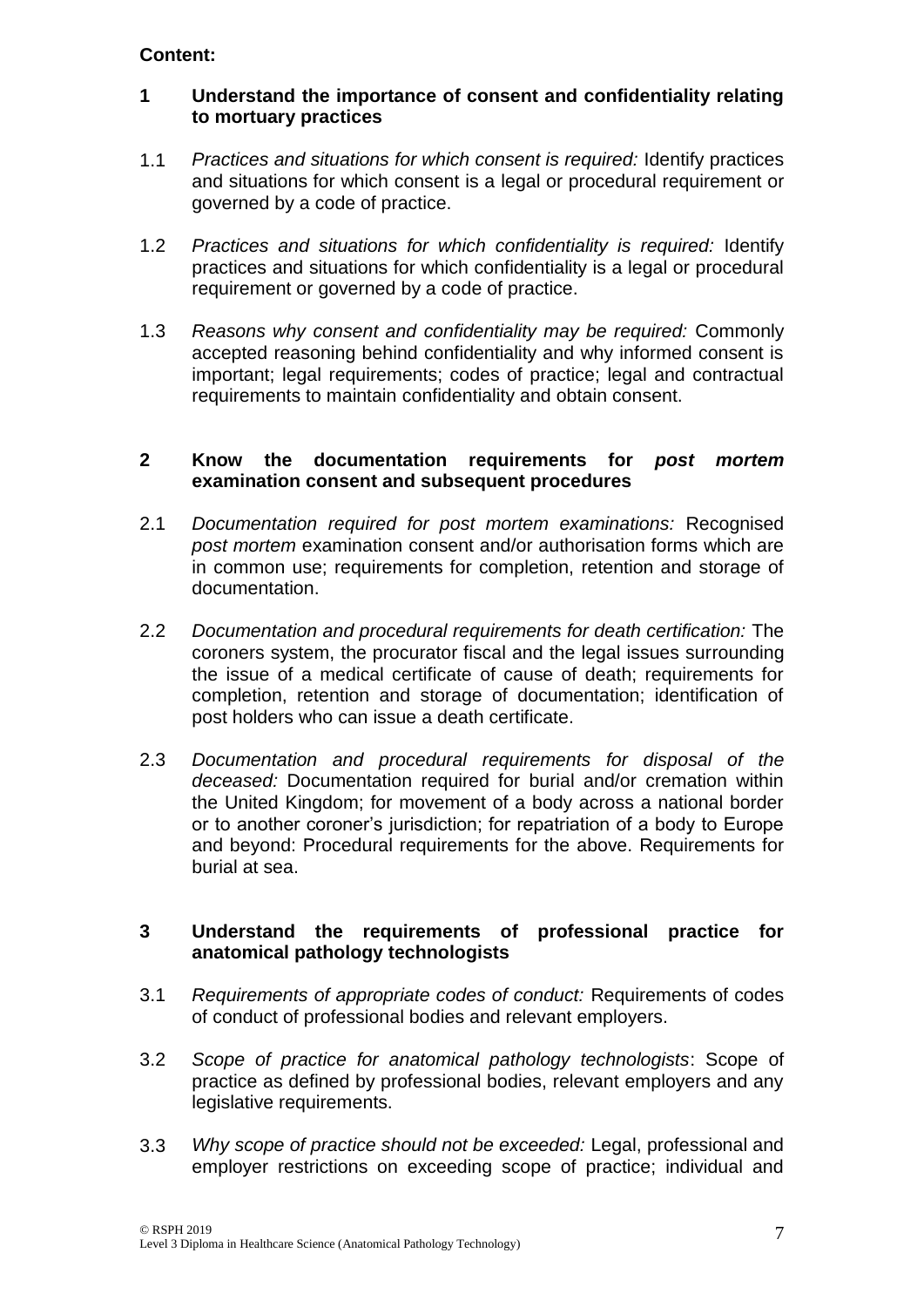employer liability.

## **4 Know the role of statutory bodies in the governance and administration of mortuary practices**

- 4.1 *Statutory bodies:* Statutory bodies that have a role in the governance and administration of mortuary practices.
- 4.2 *Role of statutory bodies:* Role in the governance and administration of mortuary practices of the coroner / procurator fiscal, the Human Tissue Authority and pan European Union bodies.

## **Assessment:**

This unit may be assessed by one or more of the following:

Course work Task based controlled assessment Written examination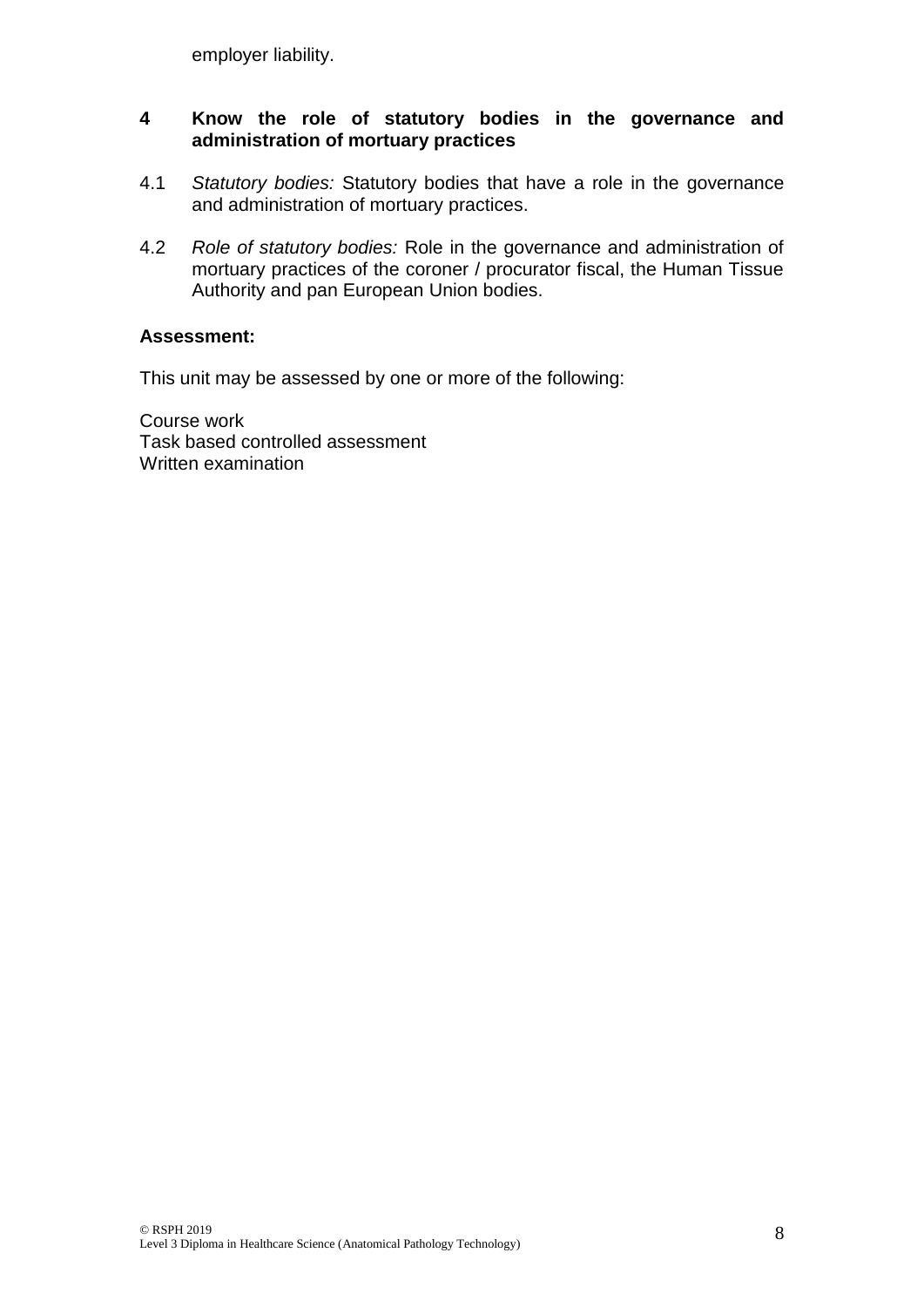## **Unit APT3.3: Health and safety in the mortuary**

Guided learning: 47 hours Total Unit time: 57 hours Unit Level: 3 Unit reference number: D/505/2416

## **Summary of Learning Outcomes:**

## **To achieve this unit a candidate must:**

- **1 Understand employer and employee responsibilities for health and safety in the mortuary,** *by being able to meet the following assessment criteria:*
	- 1.1 Outline the main legal framework and laws relating to health and safety at work
	- 1.2 Explain the responsibilities of employers with respect to health and safety at work
	- 1.3 Explain the responsibilities of employees with respect to health and safety at work.
- **2 Understand the hazards and risks of a mortuary to individuals and the environment,** *by being able to meet the following assessment criteria:*
	- 2.1 Explain the risks and effects of biological hazards in a mortuary
	- 2.2 Explain the risks and effects of chemical hazards in a mortuary
	- 2.3 Explain the risks and effects of physical and radiological hazards in a mortuary.
- **3 Understand how to produce a risk assessment,** *by being able to meet the following assessment criteria:*
	- 3.1 Identify work activities in the mortuary that may require a risk assessment
	- 3.2 Explain control measures for common biological, chemical and physical hazards likely to be encountered in a mortuary
	- 3.3 Outline the steps needed to be taken to complete a risk assessment
	- 3.4 Explain the principle of the hierarchy of control by the use of suitable examples.

## **4 Know emergency procedures in the event of an accident or incident,** *by being able to meet the following assessment criteria:*

- 4.1 Describe immediate actions that should be taken in the event of an accident, fire or other emergency
- 4.2 Outline procedures for reporting, recording and investigating accidents, incidents, near misses and ill-health.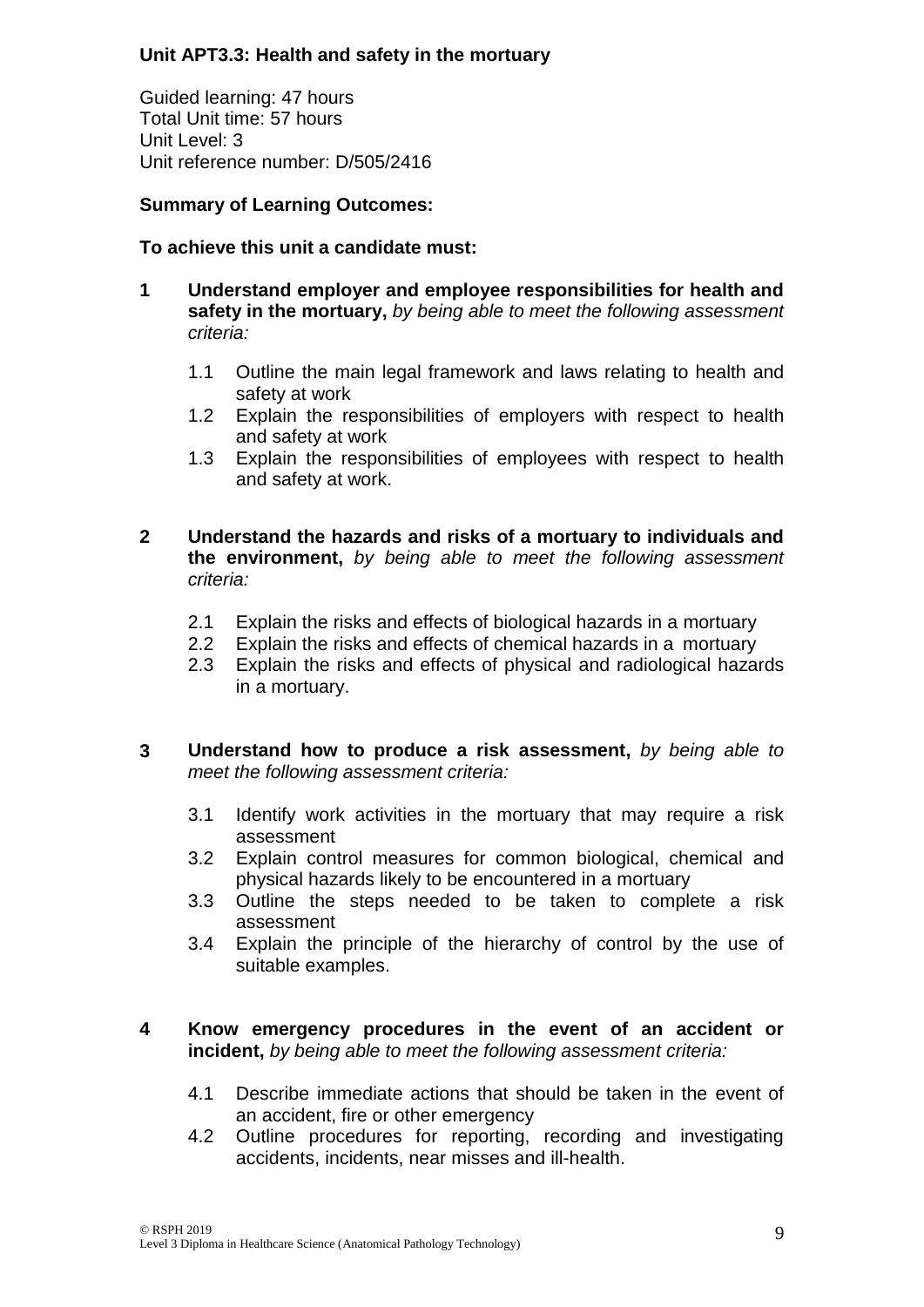## **1 Understand employer and employee responsibilities for health and safety in the mortuary**

1.1 *Legal framework:* Requirements of Health and Safety at Work etc Act 1974, to include section 2 (safe plant and safe systems of work; safe handling, storage and transport of articles and substances; necessary information, instruction, training and supervision; safe place of work, with safe access and egress; safe working environment with adequate welfare facilities; requirement for a health and safety policy and consultation with employees), section 3 (requirement for employers to ensure as far as is reasonably practicable, the health and safety of others), section 7 (requirement for employees to take reasonable care of themselves and others and to co-operate with their employer), section 8 (offence to recklessly or intentionally interfere with or misuse anything provided in the interests of health and safety) and sections 37 and 38 (personal prosecution of managers); requirements of the following regulations and orders:

Management of Health and Safety at Work Regulations 1999 Control of Substances Hazardous to Health Regulations 2002 Reporting of Injuries, Diseases and Dangerous Occurrences Regulations 2013 Workplace (Health, Safety and Welfare) Regulations 1992 Work at Height Regulations 2005 Health and Safety (Safety Signs and Signals) Regulations 1996 Provision and Use of Work Equipment Regulations 1998 Lifting Operations and Lifting Equipment Regulations 1998 Health and Safety (Display Screen Equipment) Regulations 1992 Regulatory Reform (Fire Safety) Order 2005 / Fire (Scotland) Act 2005 Electricity at Work Regulations 1989 The control of Noise at work Regulations 2005. Ionising Radiation Regulations 2017

Role and legal standing of approved codes of practice and guidance.

- 1.2 *Responsibilities of employers:* Responsibility of employers to comply with health & safety legislation, to include safe-guarding the H&S at work of employees, non-employees and visitors, consulting with employees, provision of personal protective equipment, suitable and sufficient training, first aid facilities, welfare facilities and health and safety policies where required; ensuring safe systems of work are in place and risk assessments are carried out as appropriate.
- 1.3 *Responsibilities of employees:* Responsibility of employees to comply with health and safety legislation with regard to the health and safety of themselves and others; need to co-operate with the employer by reporting any health and safety issues (such as faulty equipment, hazards, missing guards) accidents and near misses or ill-health; responsibility to correctly use PPE and report any defective or missing personal protective equipment; responsibility to follow the health and safety procedures laid down by their employer; need to ensure their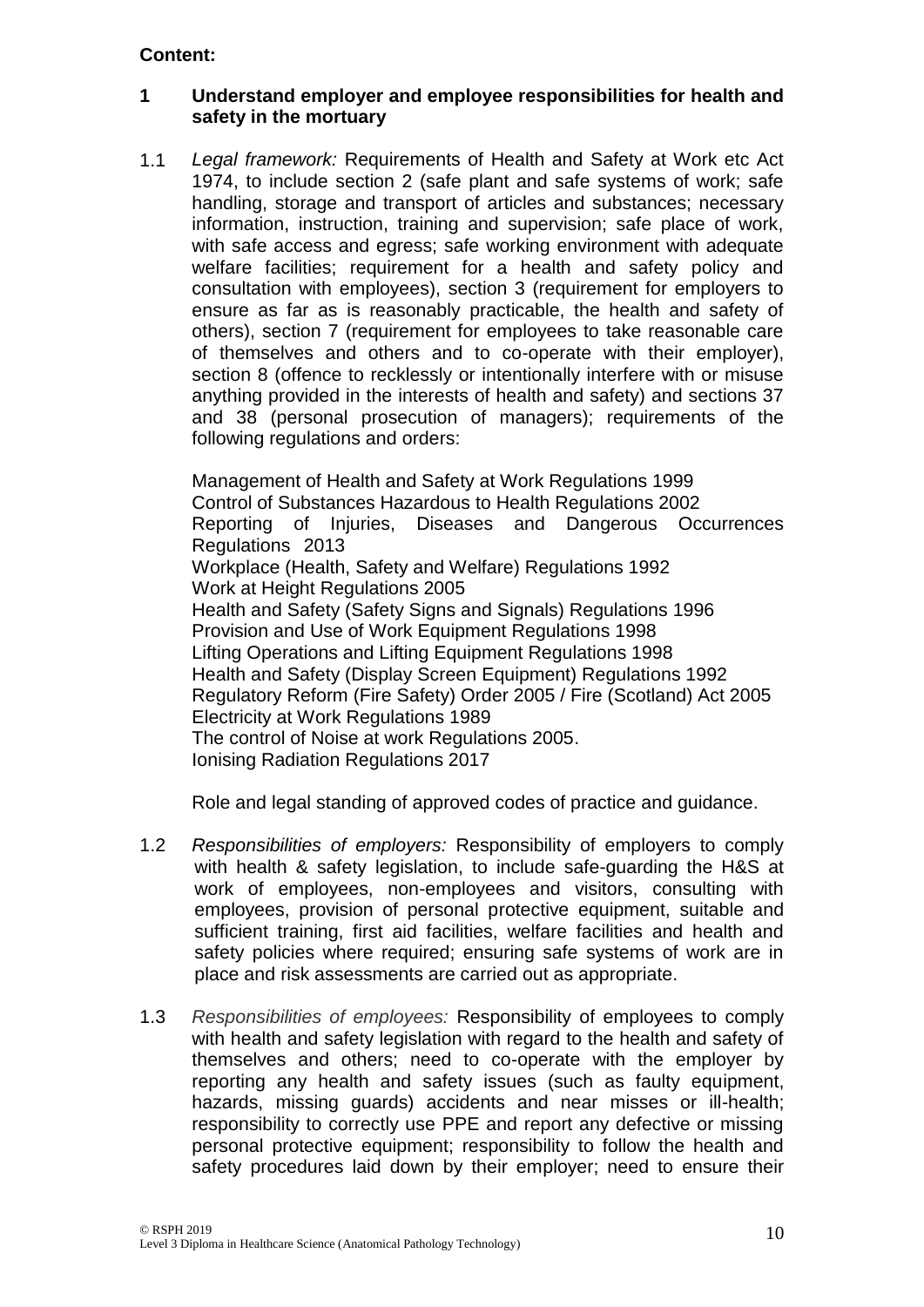personal behaviour does not put themselves or others at risk.

## **2 Understand the hazards and risks of a mortuary to individuals and the environment**

- 2.1 *Risks and effects of biological hazards:* Identification of biological hazards in the mortuary; classification of biological hazards; effect of biological hazards to the individual and the environment.
- 2.2 *Risks and effects of chemical hazards:* Identification of chemical hazards in the mortuary; risk from chemical hazards; effect of chemical hazards to the individual and the environment.
- 2.3 *Risks and effects of physical and radiological hazards:* Identification of physical and radiological hazards in the mortuary; classification of physical hazards; effect of physical hazards to the individual and the environment.

## **3 Understand how to produce a risk assessment**

- 3.1 *Identify work activities that may require a risk assessment:* Methods for identifying exposure to hazards when carrying out different work activities; risk of harm from these hazards; risk rating strategies.
- 3.2 *Control measures*: Control measures required for the different classes of biological hazards; control of chemical hazards; control of physical hazards; control measures for preventing harm to the individual and the environment; the hierarchy of control; use of personal protective equipment.
- 3.3 *Risk assessments:* The 'five steps' to risk assessment; identify the hazard, decide who might be harmed, evaluate the risk and decide on precautions, record and implement findings, review and update; use of risk assessments; risk registers.
- 3.4 *Hierarchy of control*: Elimination, substitution, engineering controls, administrative controls, use of personal protective equipment; examples of the application of the hierarchy of control in a mortuary setting.

## **4 Know emergency procedures in the event of an accident or incident**

- 4.1 *Immediate actions in the event of an accident, fire or other emergency:*  First aiders and appointed persons; summoning aid; location of emergency equipment such as emergency showers, eye wash stations, first aid kits and fire extinguishers; when and how to use fire fighting equipment; fire alarms and escape routes; evacuation procedures; fire marshals; muster points.
- 4.2 *Procedures for reporting, recording and investigating accidents,*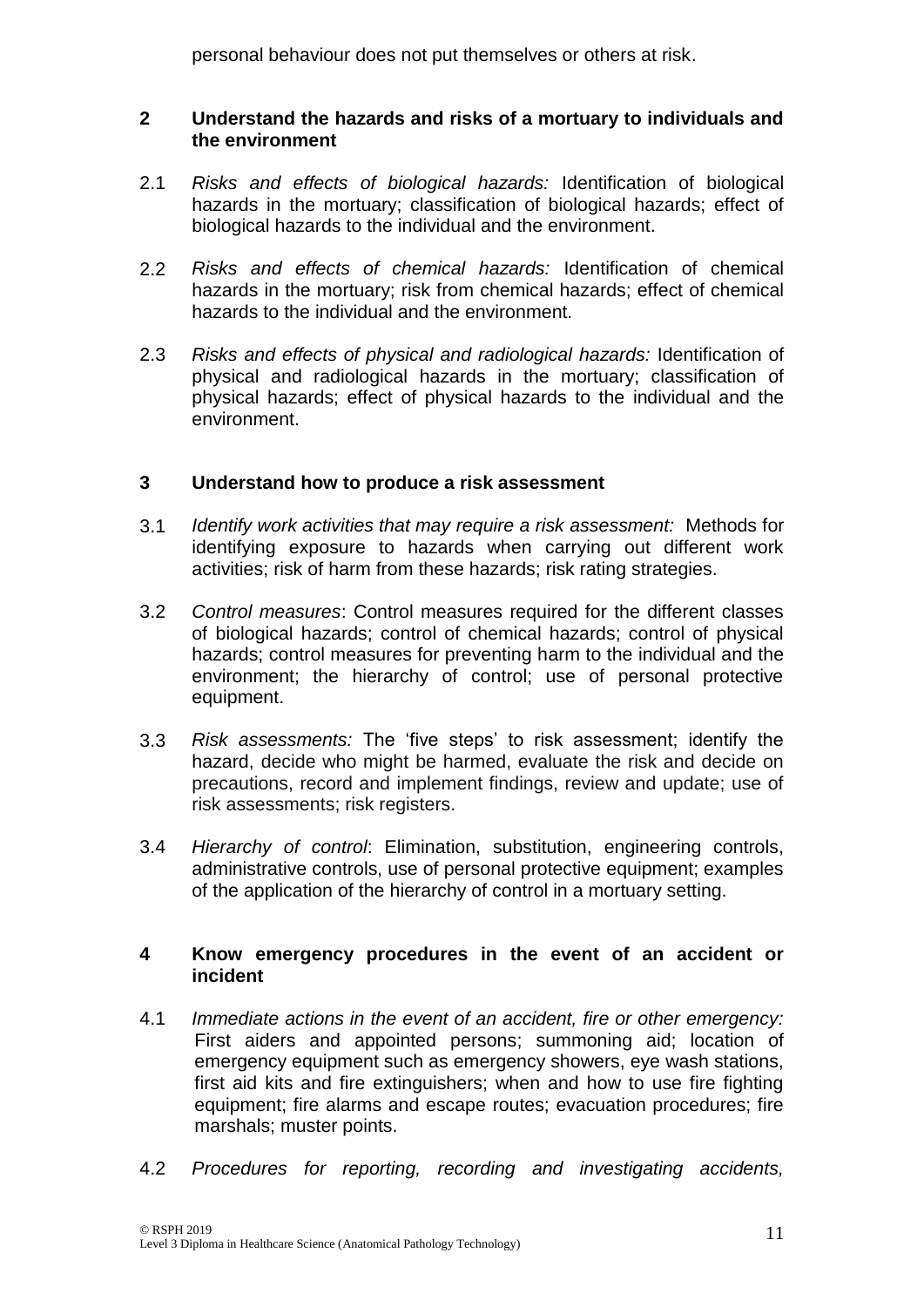*incidents, near misses and ill-health:* Reasons for investigating accidents, incidents and near misses; structured approach; appropriate terminology; when and who to investigate; information gathering – physical, written and verbal; information analysis; examination of risk control measures; action plan; SMART objectives; implementation programme; RIDDOR.

## **Assessment:**

This unit may be assessed by one or more of the following:

Course work Task based controlled assessment Written examination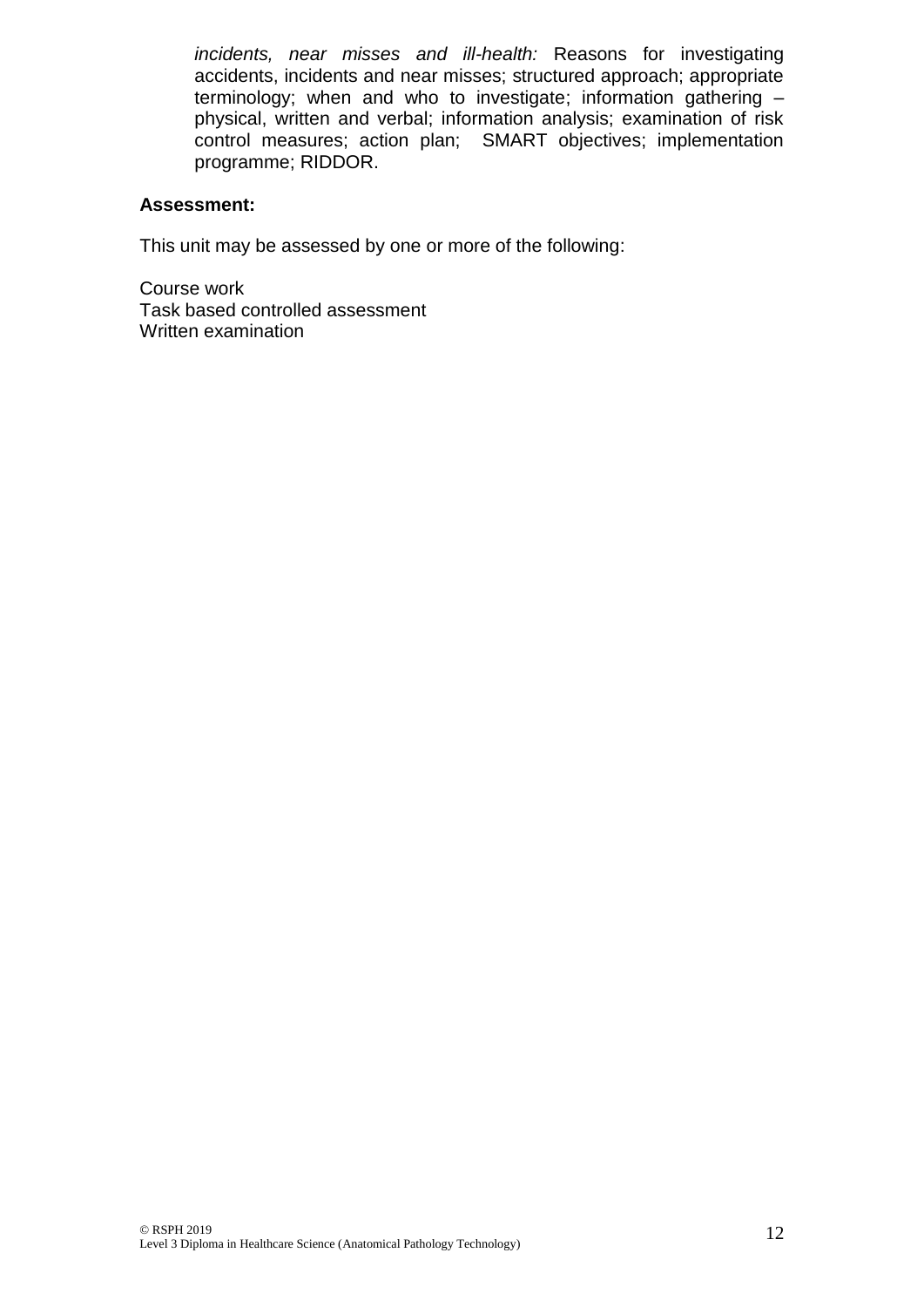## **Unit APT3.4: Microbiology and infection control for anatomical pathology technologists**

Guided learning: 40 hours Total Unit time: 65 hours Unit Level: 3 Unit reference number: K/505/2418

## **Summary of Learning Outcomes:**

## **To achieve this unit a candidate must:**

- **1 Understand the structure and life cycles of bacteria, fungi and viruses of relevance to human health,** *by being able to meet the following assessment criteria:*
	- 1.1 Describe the structure of bacteria, fungi and viruses
	- 1.2 Describe how bacteria, fungi and viruses grow and multiply
	- 1.3 Explain the conditions necessary for the optimal growth and multiplication of bacteria and fungi
	- 1.4 Outline the life-cycles of bacteria, fungi and viruses that are representative of those commonly encountered in a mortuary setting.
- **2 Understand the structure and life cycles of protozoa of relevance to human health,** *by being able to meet the following assessment criteria:*
	- 2.1 List three common examples of protozoa capable of causing disease in humans
	- 2.2 Explain how protozoa can infect and spread between humans.
- **3 Understand the principles of infection control,** *by being able to meet the following assessment criteria:*
	- 3.1 Outline how infestations may develop in a mortuary setting
	- 3.2 Outline how microorganisms can spread between individuals
	- 3.3 Explain how poor mortuary practice can increase the risk of infection and spread of disease
	- 3.4 Explain how good mortuary practice can reduce the risk of infection.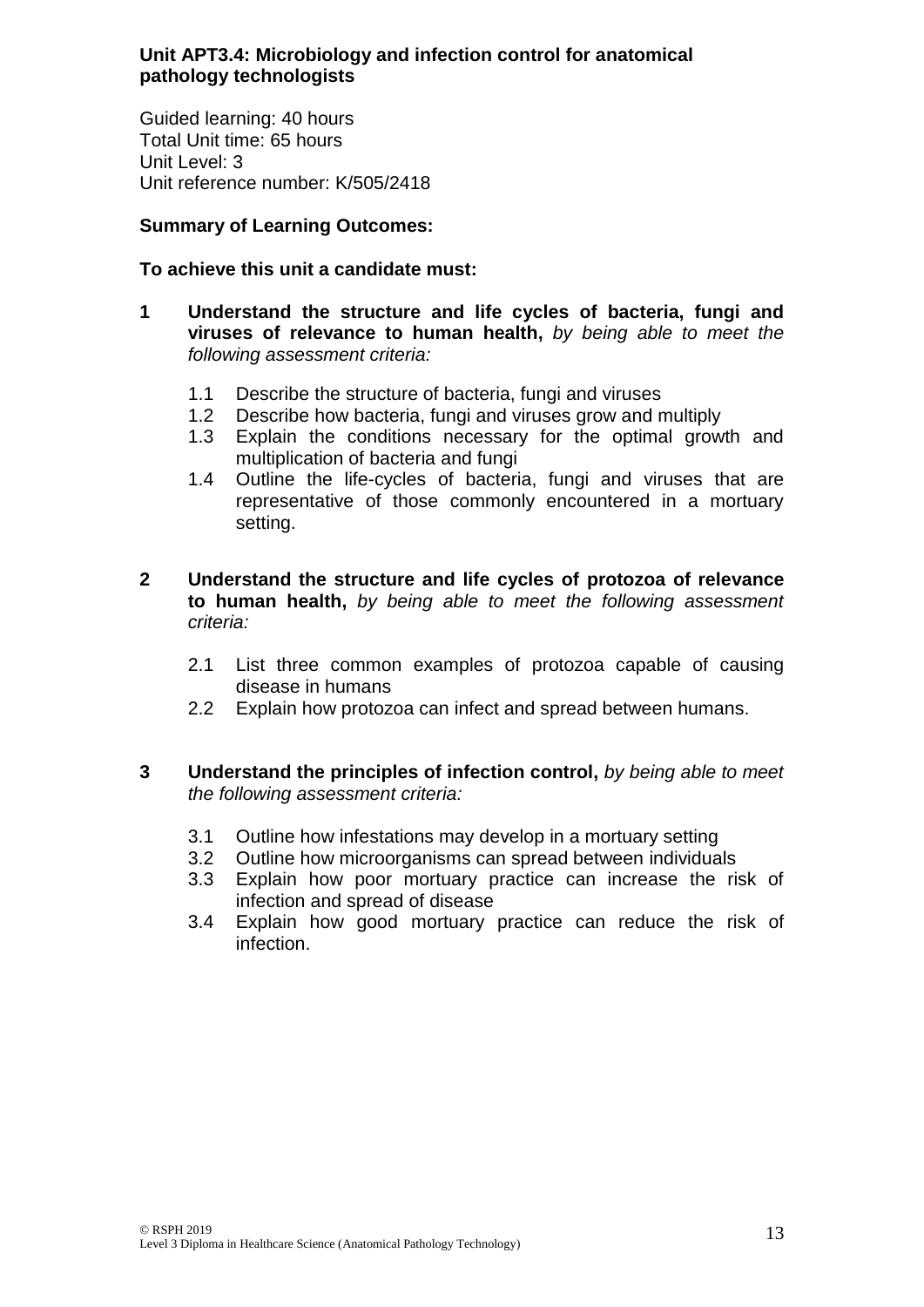## **1 Understand the structure and life cycles of bacteria, fungi and viruses of relevance to human health**

- 1.1 *Structure of bacteria, fungi and viruses:* Bacterial structure to include cell wall, cell membrane, cytoplasm, arrangement of nuclear material, flagella, pili and capsule; bacterial shapes; fungal structure to include structure of yeasts and representative hyphal fungus such as aspergillus; viral structure to include arrangement of nucleic acid, protein coat and envelope; dimensions of representative bacteria, fungi and viruses.
- 1.2 *Growth and multiplication:* Binary fission of bacteria; germination from spores; bacterial growth curves; multiplication of yeasts by fission or budding; fungal growth, spore formation and germination; multiplication of viruses inside living cells to include retroviruses.
- 1.3 *Conditions for optimal growth:* Nutritional, pH, water and temperature requirements of bacteria and fungi.
- 1.4 *Life cycles of bacteria, fungi and viruses:* Life-cycle of sporing and nonsporing bacteria; yeast life cycle; life cycle of mycelial fungi; viral life cycle to include entry into cells, production of viral nucleic acid and proteins, assembly and cell lysis. To cover hepatitis B, hepatitis C, HIV, influenza, *Candida albicans*, *Clostridium difficile*, norovirus, aspergillus, influenza and retroviruses.

## **2 Understand the structure and life cycles of protozoa of relevance to human health**

- 2.1 *Examples of protozoa:* Examples of protozoa capable of causing disease in humans such as Toxoplasma, Entamoeba and Plasmodium.
- 2.2 *How protozoa can infect and spread between humans:* Infection by ingestion and injection; examples of protozoa that exhibit these modes of infection; importance of vectors; role of infected food and water.

## **3 Understand the principles of infection control**

- 3.1 *How infestations may develop in a mortuary setting:* Development of insect and maggot infestations from bodies brought into the mortuary from the community; where infestations may develop; how poor mortuary practice may aid the introduction and development of infestations.
- 3.2 *Spread of organisms:* Infection routes including contact, ingestion, inhalation, and inoculation; importance of aerosols, vectors and fomites; sources and reservoirs of infection.
- 3.3 *How poor mortuary practice can increase the risk of infection and*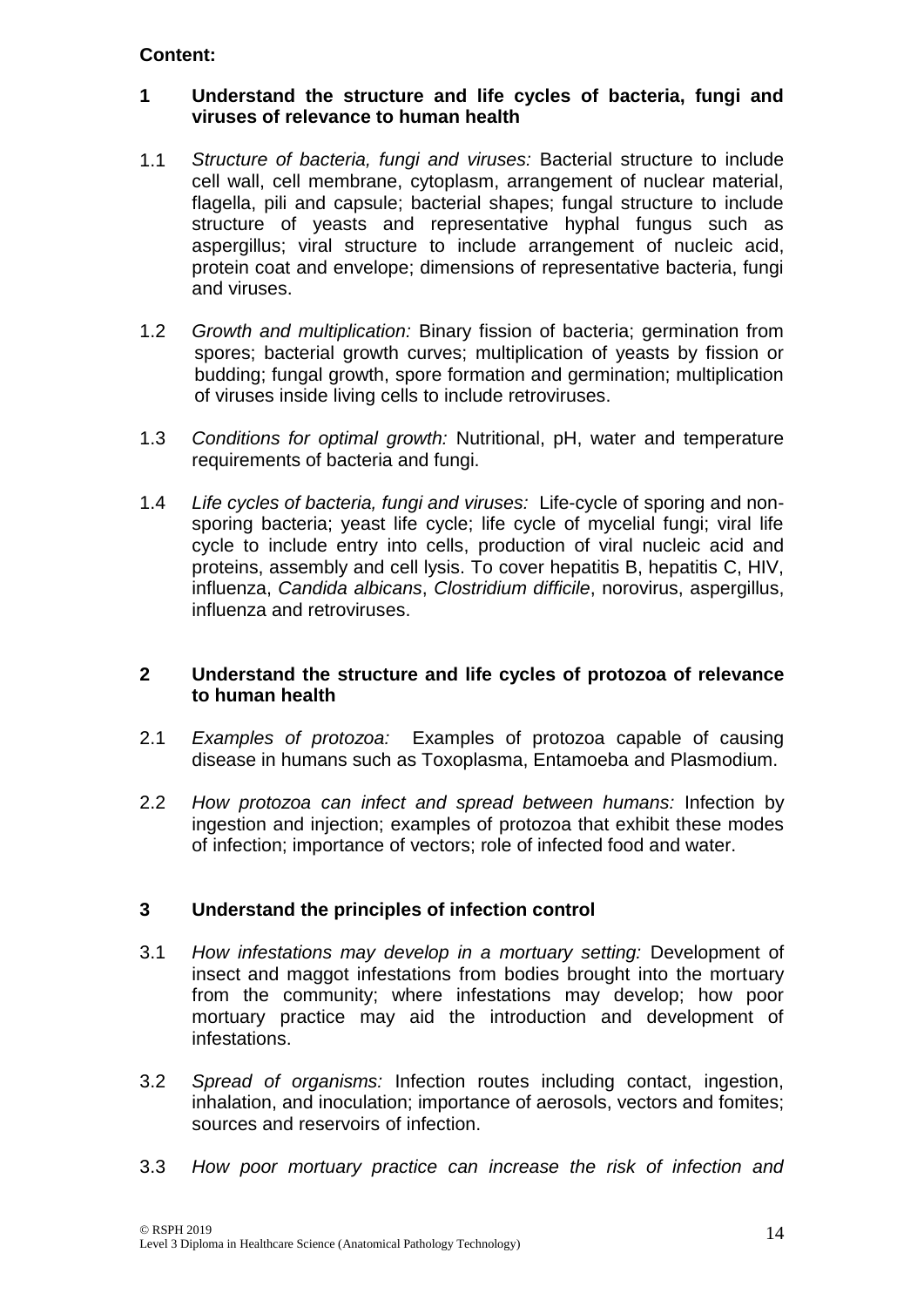*spread of disease:* Insufficient or inadequate cleaning; use of contaminated equipment; poor waste disposal; poor personal hygiene of staff; practices that cause aerosol formation; practices that cause cross-contamination.

3.4 *How good mortuary practice can reduce the risk of infection:* Use of cleaning schedules and microbiological testing; planned waste removal; use of sealed bins; methods for reducing cross-contamination and aerosol formation.

#### **Assessment:**

This unit may be assessed by one or more of the following:

Course work Task based controlled assessment Written examination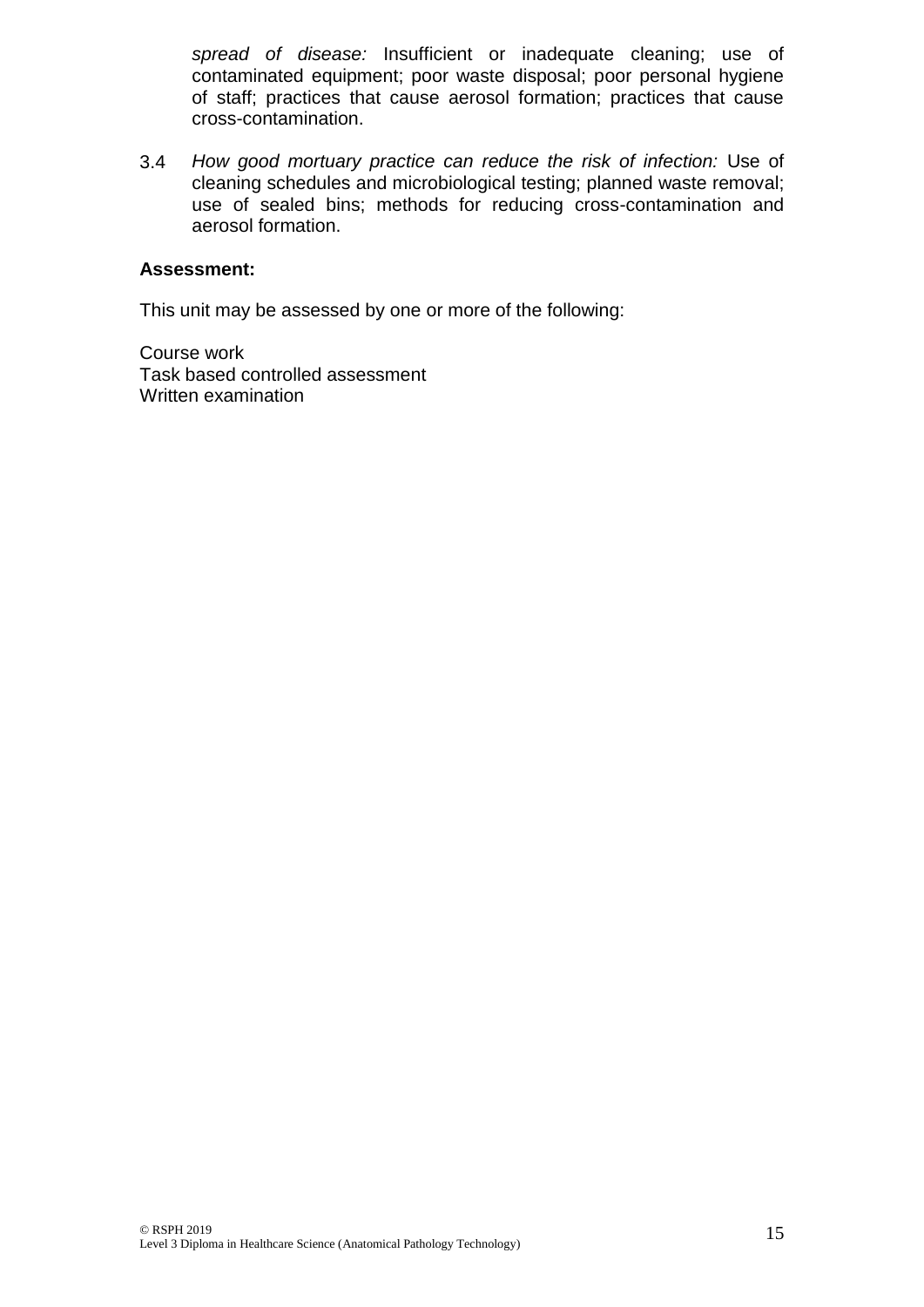## **Unit APT3.5: Principles of effective communication for anatomical pathology technologists**

Guided Learning: 26 hours Total Unit time: 31 hours Unit Level: 3 Unit reference number: M/505/2419

## **Summary of Learning Outcomes:**

## **To achieve this unit a candidate must:**

- **1 Understand how anatomical pathology technologists should communicate with other relevant persons when carrying out their duties,** *by being able to meet the following assessment criteria:*
	- 1.1 Identify barriers to communication between anatomical pathology technologists and other relevant persons that may affect understanding and strategies for overcoming these
	- 1.2 Identify the communication skills that are effective in communicating with other relevant persons
	- 1.3 Explain the importance of effective communication between anatomical pathology technologists and other relevant persons.
- **2 Understand how anatomical pathology technologists should communicate with relatives, friends and carers of the deceased,** *by being able to meet the following assessment criteria:*
	- 2.1 Identify the communication skills that are effective in communicating with relatives, friends and carers of the deceased
	- 2.2 Identify barriers to communication and strategies for overcoming these
	- 2.3 Explain the importance of effective communication.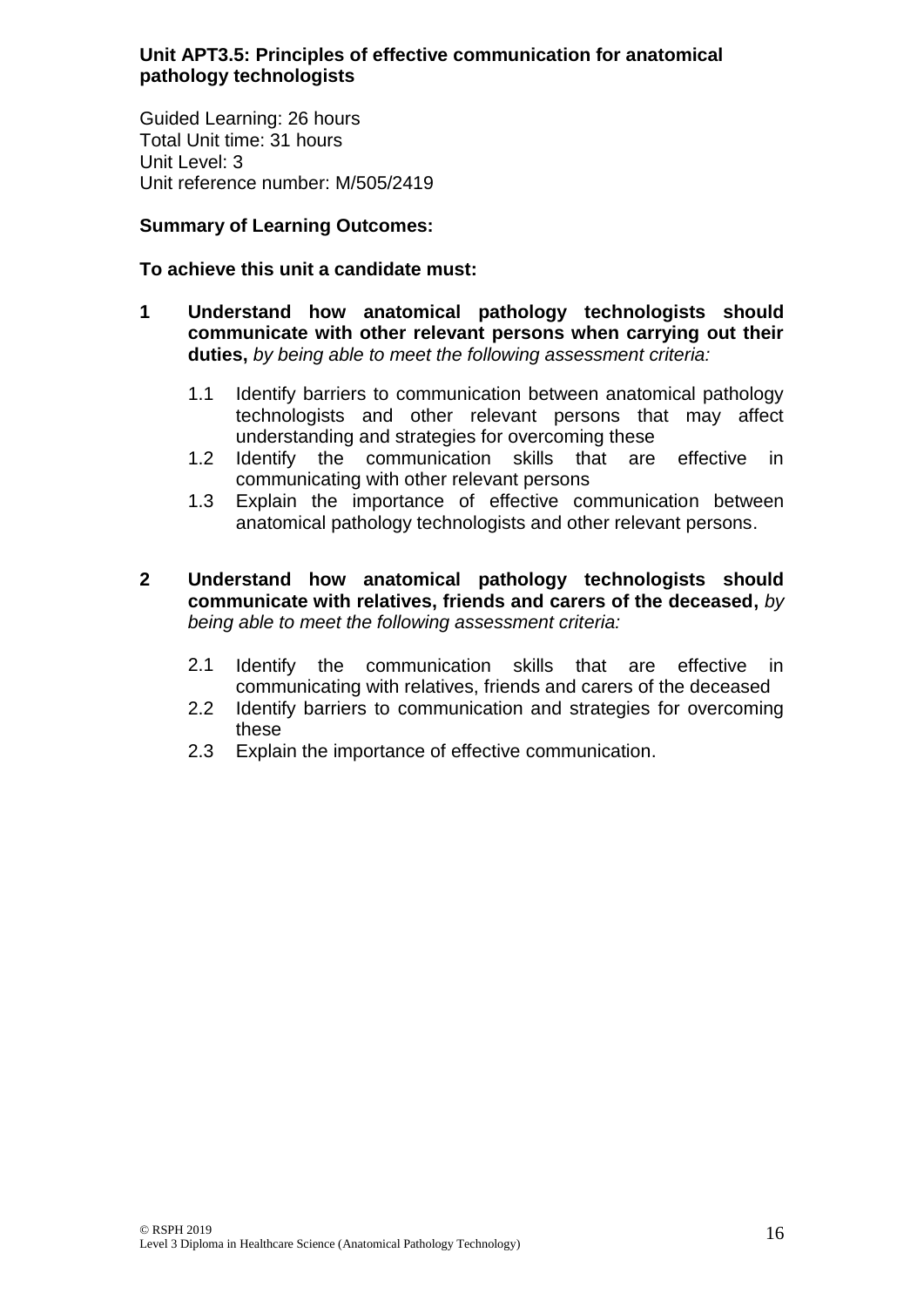## **1 Understand how anatomical pathology technologists should communicate with other relevant persons when carrying out their duties**

- 1.1 *Barriers to communication:* How language, technical language, age, ethnicity, culture, gender, religious beliefs and socio-economic status can act as a barrier to communication; importance of environment in which communication occurs; use and observation of non-verbal communication; methods and strategies for overcoming barriers to communication.
- 1.2 *Communication skills:* Verbal and non-verbal communication skills; importance of vocabulary used, tone, speed and level of voice when communicating.
- 1.3 *Importance of effective communication:* Reasons why anatomical pathology technologists would need to communicate with other relevant persons; how ineffective communication may result in relay of incorrect information or incorrect / inappropriate instructions being acted on; possible effects of miscommunication.

#### **2 Understand how anatomical pathology technologists should communicate with relatives, friends and carers of the deceased**

- 2.1 *Communication with relatives, friends and carers:* Style, pace, tone and level of language required for effective communication with relatives, friends and carers of the deceased; use of appropriate non-verbal communication; importance of environment when communicating; need for sensitivity and empathy.
- 2.2 *Barriers to communication:* How language, technical language, age, ethnicity, culture, gender, religious beliefs and socio-economic status can act as a barrier to communication; effect of shock and distress; presence of a number of individuals; strategies for communicating effectively and sensitively with distressed relatives, friends and carers.
- 2.3 *Importance of effective communication:* Need to provide all relevant persons with the information required to enable them to make an informed choice or reach an informed decision; effect on reducing distress.

#### **Assessment:**

This unit may be assessed by one or more of the following:

Course work Task based controlled assessment Written examination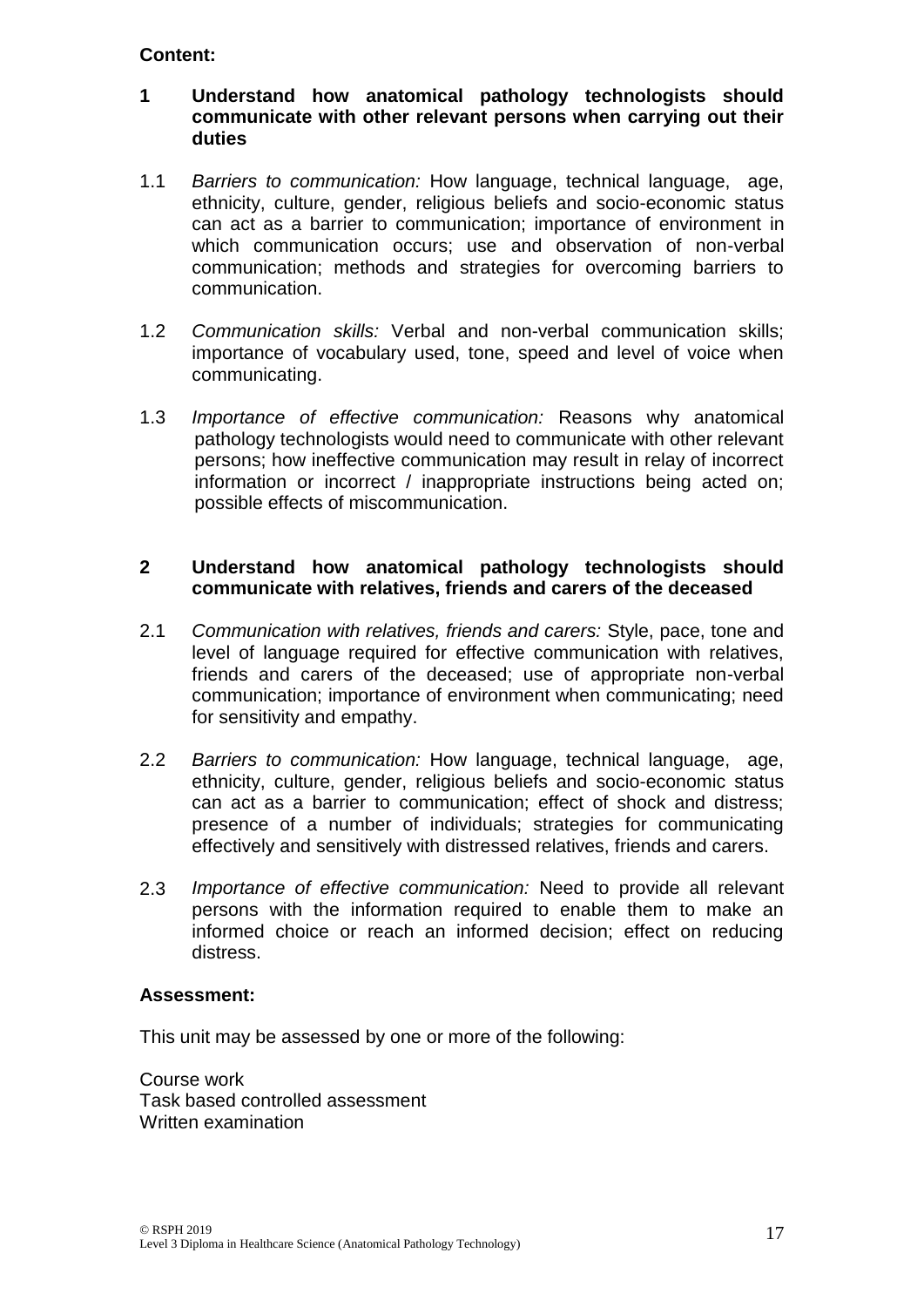## **Unit APT3.6 Preparation and operation of a mortuary**

Guided learning: 30 hours Total Unit time: 58 hours Unit Level: 3 Unit reference number: M/505/2422

## **Summary of Learning Outcomes:**

## **To achieve this unit a candidate must:**

- **1 Be able to carry out cleaning and disinfection of surfaces and equipment**, *by being able to meet the following assessment criteria:*
	- 1.1 Prepare cleaning and disinfectant solutions
	- 1.2 Follow standard operating procedure in the cleaning and disinfection of surfaces
	- 1.3 Use appropriate techniques to disinfect or sterilise equipment
	- 1.4 Ensure disinfected and sterilised equipment is protected from contamination until required
- **2 Be able to store mortuary equipment and materials,** *by being able to meet the following assessment criteria:*
	- 2.1 Follow standard operating procedures for the storage of equipment and materials
	- 2.2 Retrieve equipment and materials from storage as requested.
- **3 Be able to store and retrieve records,** *by being able to meet the following assessment criteria:*
	- 3.1 Follow standard operating procedures for the storage of records
	- 3.2 Follow standard operating procedures for the retrieval of records
	- 3.3 Ensure records are only accessed by authorised staff.
- **4 Be able to record and carry out appropriate maintenance of mortuary equipment,** *by being able to meet the following assessment criteria:*
	- 4.1 Carry out routine maintenance of mortuary equipment
	- 4.2 Record relevant details of equipment maintenance
- **5 Be able to receive and release the deceased,** *by being able to meet the following assessment criteria:*
	- 5.1 Follow standard operating procedures for the receipt and release of the deceased.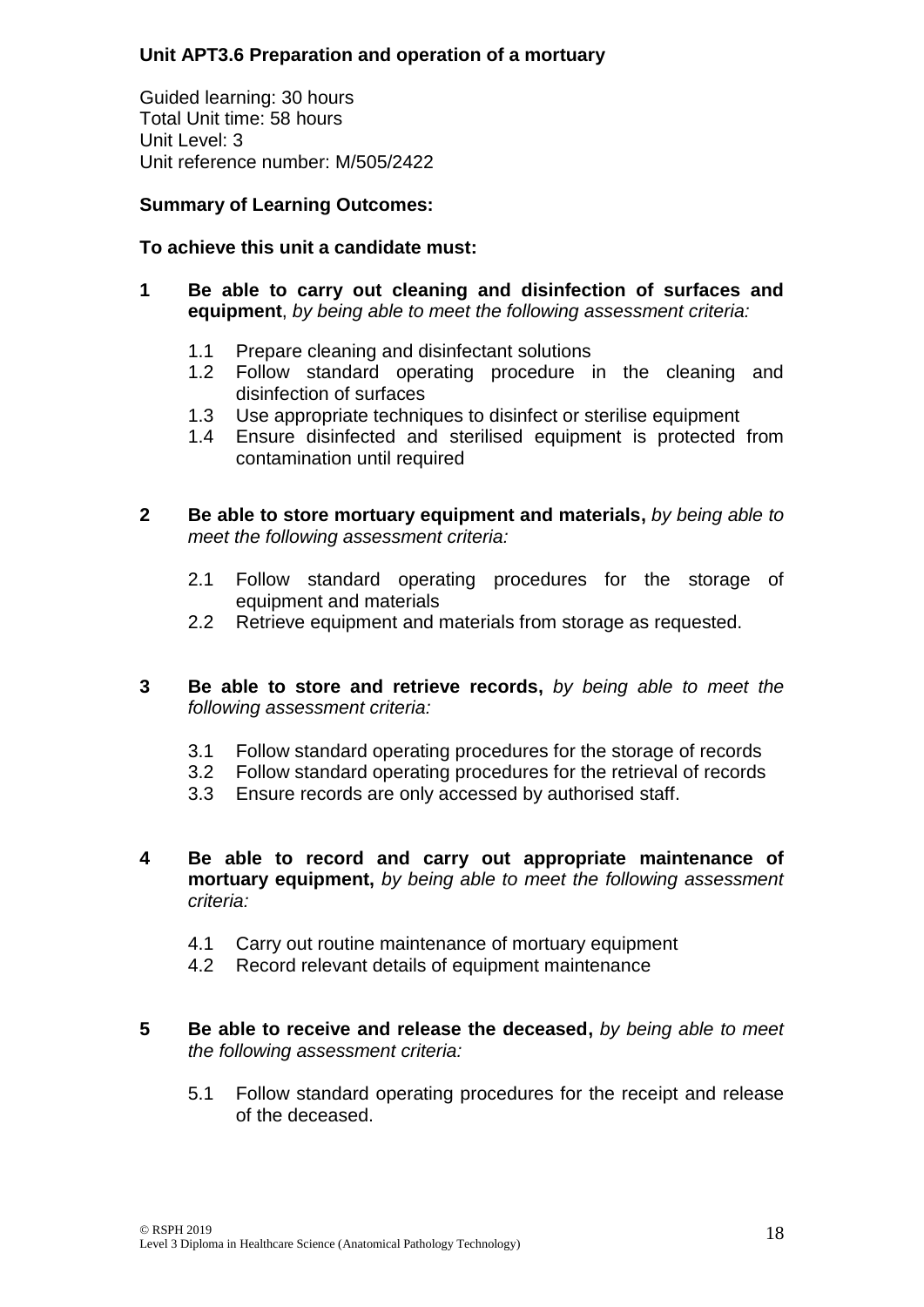- **6 Understand the importance of infection control and record management in the operation of a mortuary,** *by being able to meet the following assessment criteria:*
	- 6.1 Explain the reasons for cleaning, disinfecting and sterilising equipment and surfaces in the mortuary.
	- 6.2 State why information governance is important in a mortuary.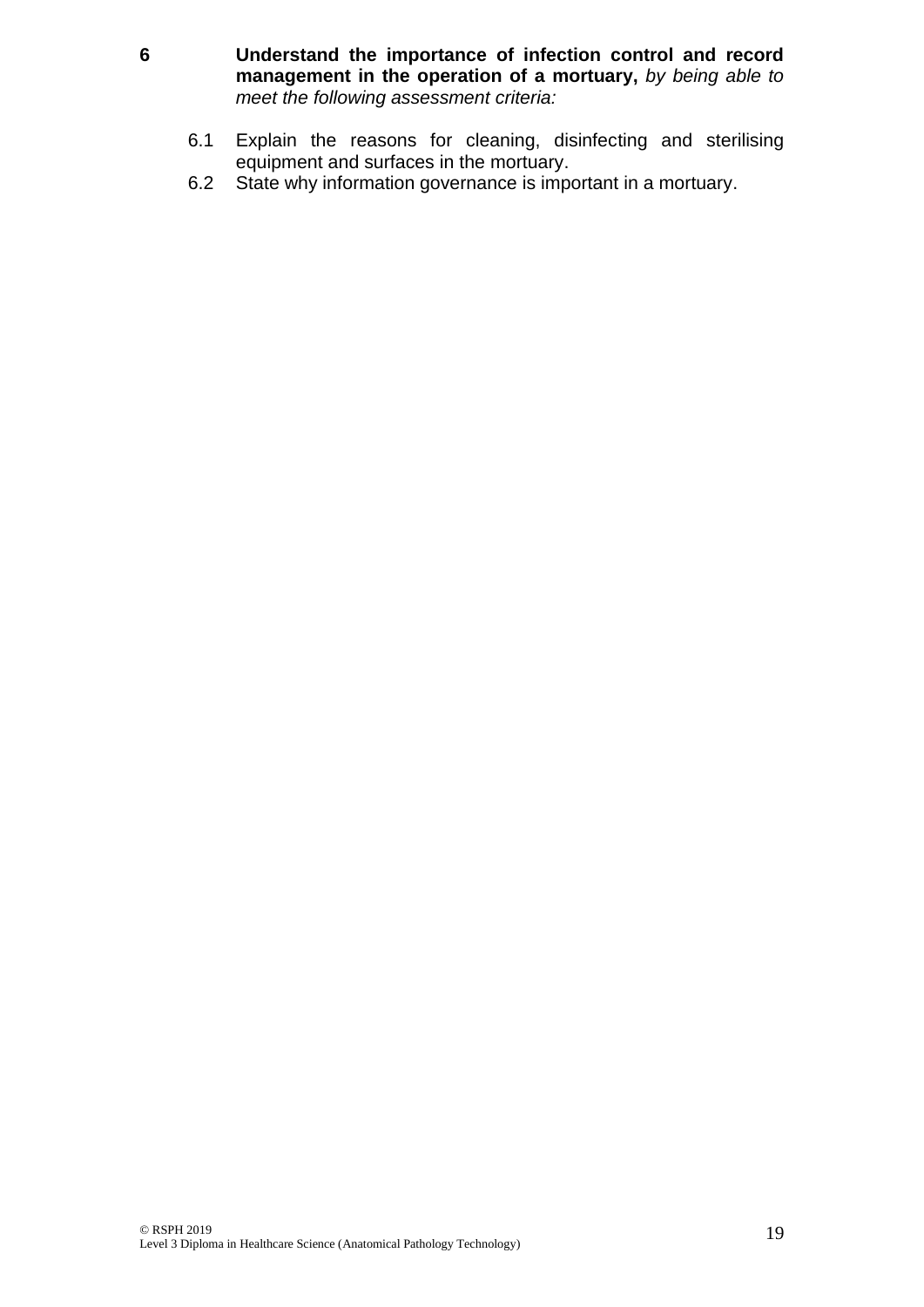## **1 Be able to carry out cleaning and disinfection of surfaces and equipment**

- 1.1 *Prepare cleaning and disinfectant solutions:* Standard operating procedures are followed in the preparation of solutions; solutions are prepared to the required concentration and in the required volumes.
- 1.2 *Cleaning and disinfection of surfaces:* Standard operating procedures are followed during the cleaning and disinfection of surfaces.
- 1.3 *Disinfection or sterilisation of equipment*: Disinfection and sterilisation materials and equipment are used appropriately and correctly.
- 1.4 *Protect disinfected or sterilised equipment from contamination:*  Equipment appropriately stored and handled.

## **2 Be able to store mortuary equipment and materials**

- 2.1 *Storage procedures for equipment and materials:* Standard operating procedures for storage of equipment and materials are adhered to.
- 2.2 *Retrieval of equipment:* Material is retrieved from storage on request and within suitable time frames.

#### **3 Be able to store and retrieve records**

- 3.1 *Storage procedures for records:* Standard operating procedures for storage of records are adhered to.
- 3.2 *Retrieval of records:* Records are retrieved from storage on request and within suitable time frames; standard operating procedures are complied with.
- 3.3 *Information governance procedures:* Only appropriately authorised staff are allowed access to records; identity / authorisation of staff wishing to access records is checked; advice sought from managers as appropriate.

#### **4 Be able to record and carry out appropriate maintenance of mortuary equipment**

- 4.1 *Routine maintenance of equipment:* Equipment is checked at intervals and maintained appropriately in accordance with standard operating procedures.
- 4.2 *Record details of equipment maintenance:* Standard operating procedures for recording details of equipment maintenance are followed correctly.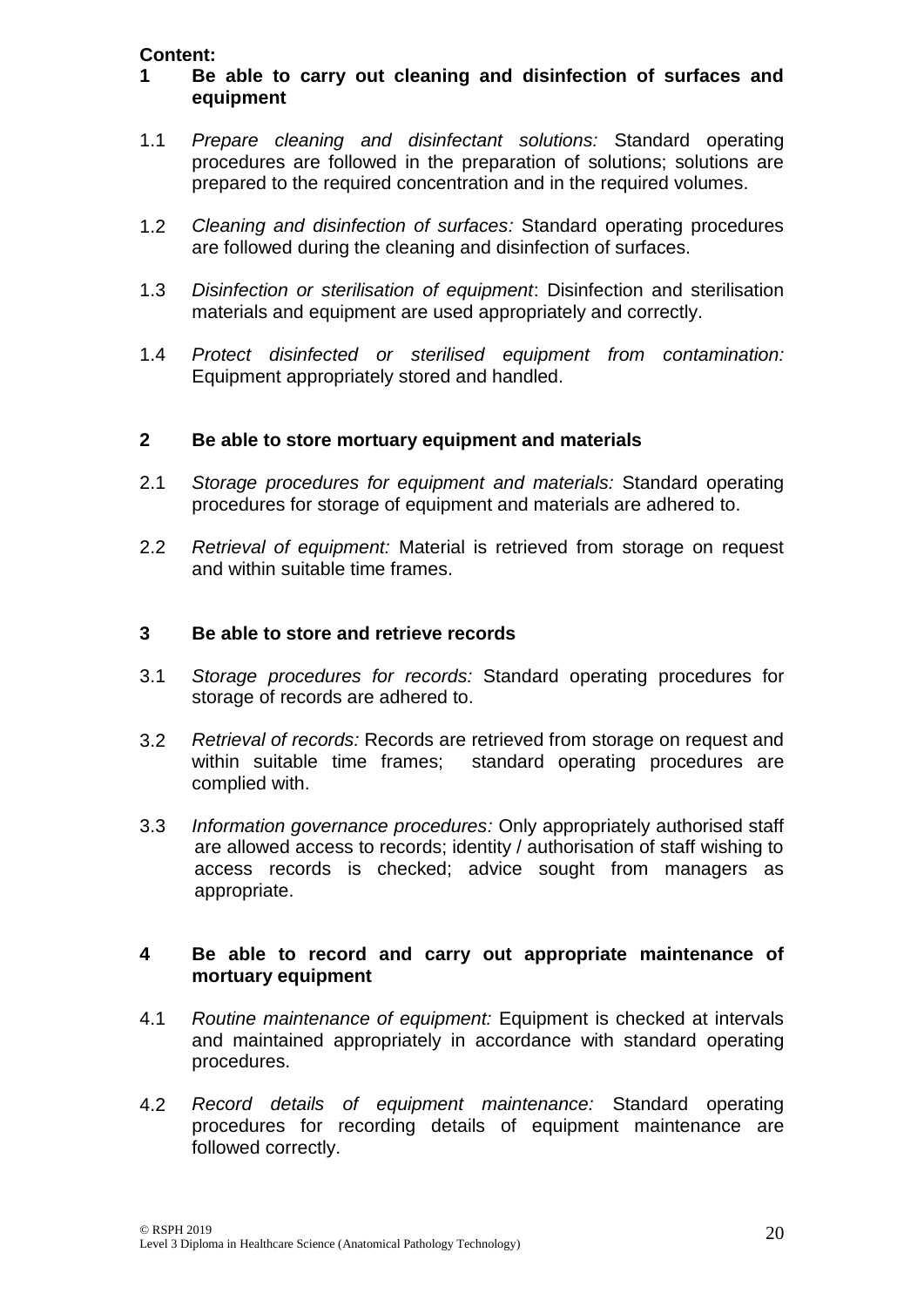#### **5 Be able to receive and release the deceased**

5.1 *Receipt and release of the deceased:* Standard operating procedures for receipt and release are adhered to.

#### **6 Understand the importance of infection control and record management in the operation of a mortuary**

- 6.1 *Reasons for cleaning, disinfecting and sterilising equipment and surfaces*: Infection control and prevention of contamination and crosscontamination
- 6.2 *Importance of information governance:* Reasons for document and record control and information governance procedures.

#### **Assessment:**

This is a competency unit. Evidence for attainment of the Learning Outcomes must come from assessment in the work environment during the learner's normal work activity. Evidence obtained by simulation is not permitted.

Suitable evidence for attainment of the learning outcomes could include:

Observation in the workplace Witness statements Professional discussion Work journals or diaries

Evidence for attainment of the knowledge and understanding associated with this unit should come from oral questioning of the learner at the time of assessment of the competence of the learner.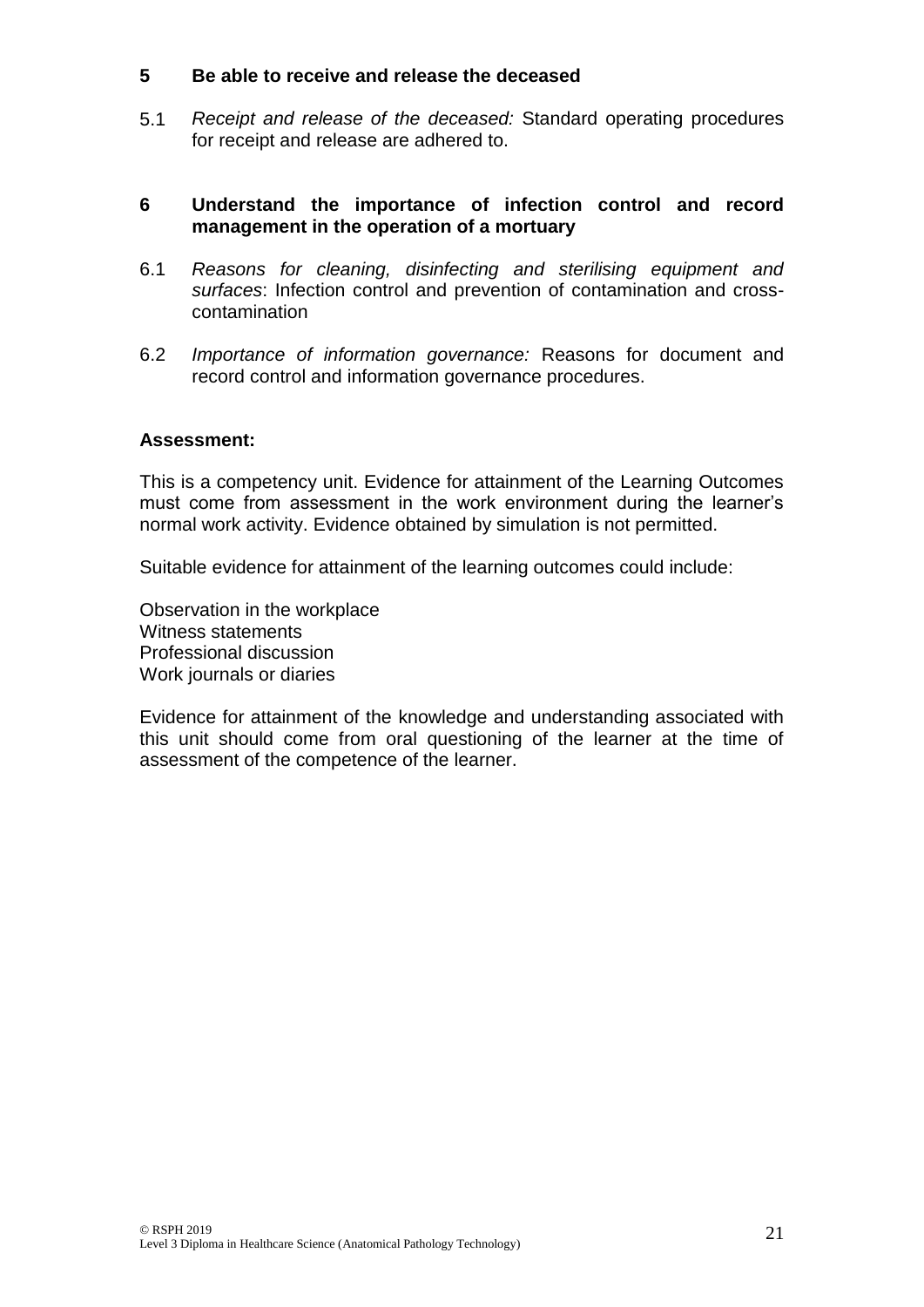## **Unit APT3.7 Prepare for** *post mortem* **examinations**

Guided learning: 24 hours Total Unit time: 58 hours Unit Level: 3 Unit reference number: F/505/2425

## **Summary of Learning Outcomes:**

## **To achieve this unit a candidate must:**

- **1 Be able to prepare a deceased person for a** *post mortem* **examination**, *by being able to meet the following assessment criteria:*
	- 1.1 Assess risks to self and others that the deceased may present prior to preparing the body for *post mortem* examination
	- 1.2 Establish the identity of the deceased
	- 1.3 Ensure information relating to the deceased is made available to the pathologist
	- 1.4 Prepare the deceased for *post mortem* examination according to relevant guidelines

## **2 Be able to prepare the mortuary for** *post mortem* **examinations,** *by being able to meet the following assessment criteria:*

- 2.1 Identify materials required for the *post mortem* examination
- 2.2 Prepare materials required for the future assessment of any samples taken during *post mortem* examination
- 2.3 Ensure equipment required for the *post mortem* examination is available and ready for use
- 2.4 Ensure equipment necessary for the recording of *post mortem* examination data is available and ready for use

## **3 Understand the risks to self and others if adequate preparations are not made for a** *post mortem* **examination,** *by being able to meet the following assessment criteria:*

- 3.1 Explain the risks of infection from the body of the deceased during a *post mortem* examination and how proper preparation can minimise these risks
- 3.2 Explain the health and safety risks due to materials and equipment used during a post mortem examination.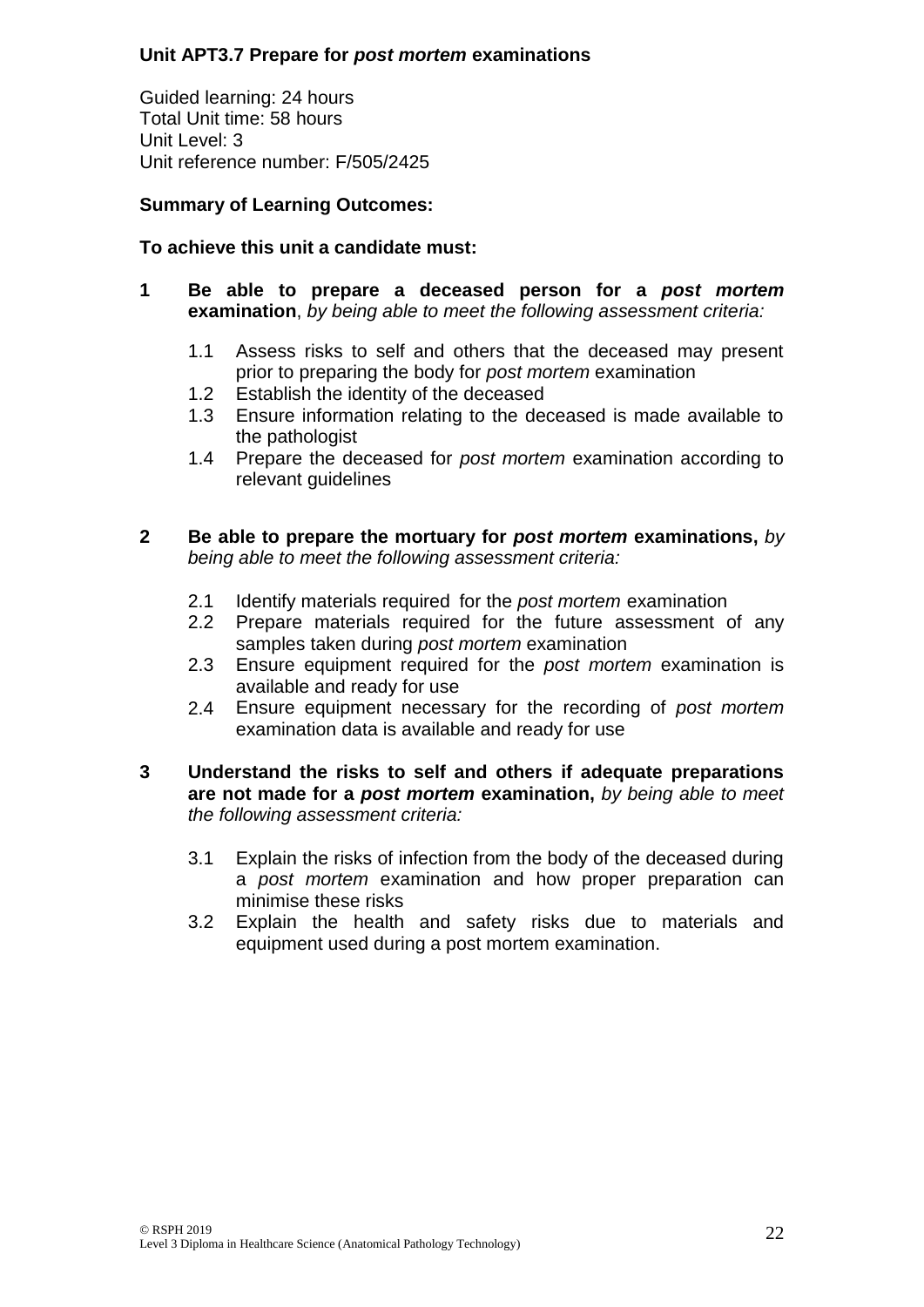## **1 Be able to prepare a deceased person for** *post mortem* **examination**

- 1.1 *Assess risks:* Risk assessments are complied with, including those for ergonomics, infection and chemical risk, to give a detailed assessment using the information available.
- 1.2 *Identity of deceased:* Identity of the deceased is confirmed; standard operating procedures are followed in the event that the deceased is unidentified to ensure that the deceased can be differentiated from all others.
- 1.3 *Information made available:* Appropriate action is taken to ensure the pathologist and any other members of the *post mortem* examination team are made aware of all relevant information concerning the deceased; especially that which may have a bearing on the *post mortem* examination and its conduct.
- 1.4 *Preparation of the deceased for post mortem* examination*:* the deceased is prepared for *post mortem* examination according to relevant guidelines, standard operating procedures and in accordance with any instructions or consent.

## **2 Be able to prepare the mortuary for** *post mortem* **examinations**

- 2.1 *Identify materials:* Materials required for the *post mortem* examination are identified; account is taken of any specific requirements; material includes instruments, containers and personal protective equipment.
- 2.2 *Prepare materials:* Materials required for the future processing of specimens are prepared prior to the *post mortem* examination; administrative paperwork is available and completed appropriately.
- 2.3 *Make equipment available:* Equipment required for the *post mortem*  examination is available and ready for use; equipment is checked to ensure it is operational and compliant with legislative requirements.
- 2.4 *Equipment for recording data:* Equipment required for recording *post mortem* examination data is made available and checked to ensure it is ready for use.

## **3 Understand the risks to self and others if adequate preparations are not made for a** *post mortem* **examination**

- 3.1 *Risks of infection*: Risks of infection due to pathogenic microorganisms present on and in the body of the deceased; risk of spread of microorganisms and outline of methods for minimising these risks.
- 3.2 Health and safety risks: Risks to health and safety due to chemicals and equipment used during post mortem examinations; methods for reducing these risks to acceptable levels.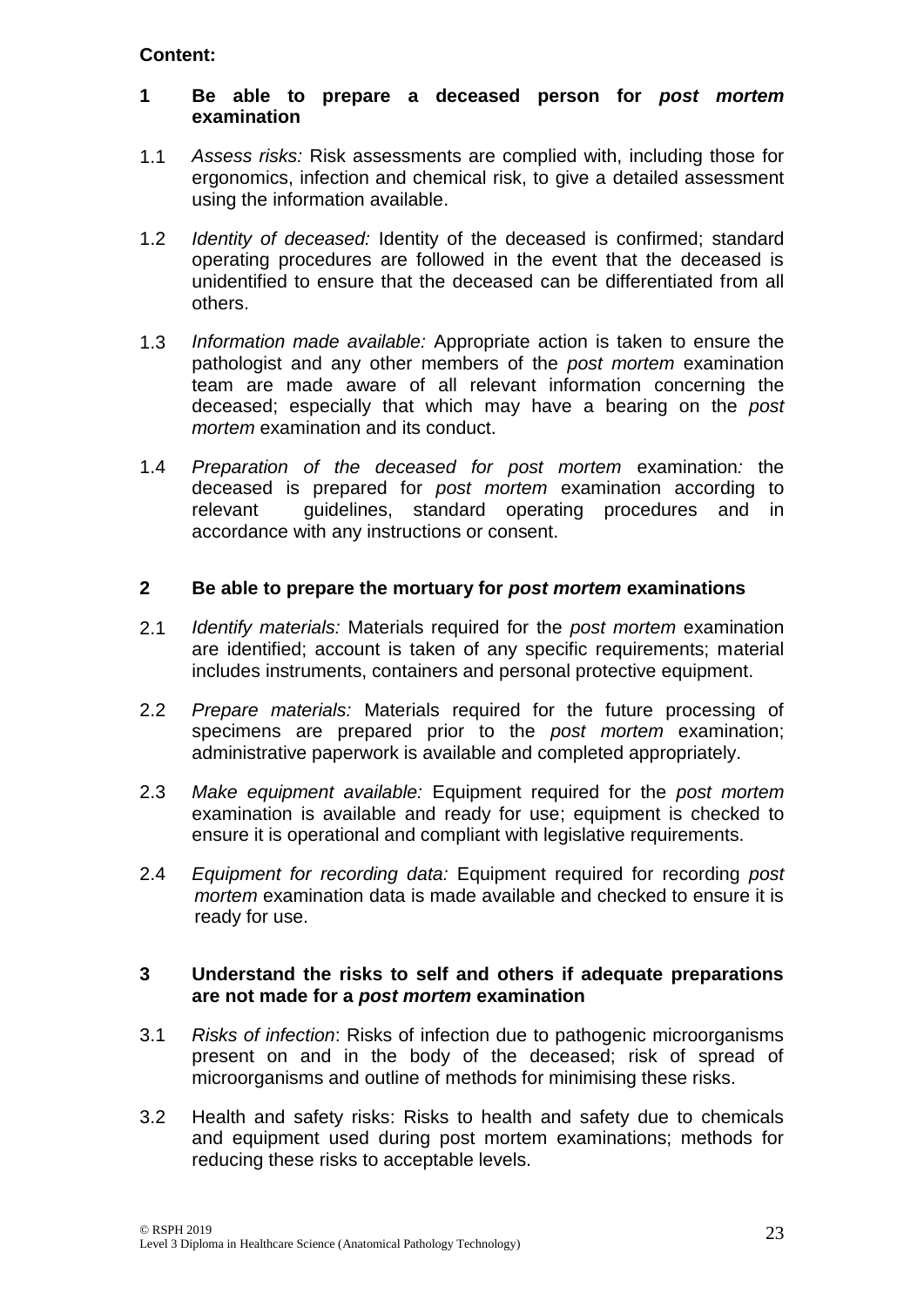#### **Assessment:**

This is a competency unit. Evidence for attainment of the Learning Outcomes must come from assessment in the work environment during the learner's normal work activity. Evidence obtained by simulation is not permitted.

Suitable evidence for attainment of the learning outcomes could include:

Observation in the workplace Witness statements Professional discussion Work journals or diaries

Evidence for attainment of the knowledge and understanding associated with this unit should come from oral questioning of the learner at the time of assessment of the competence of the learner.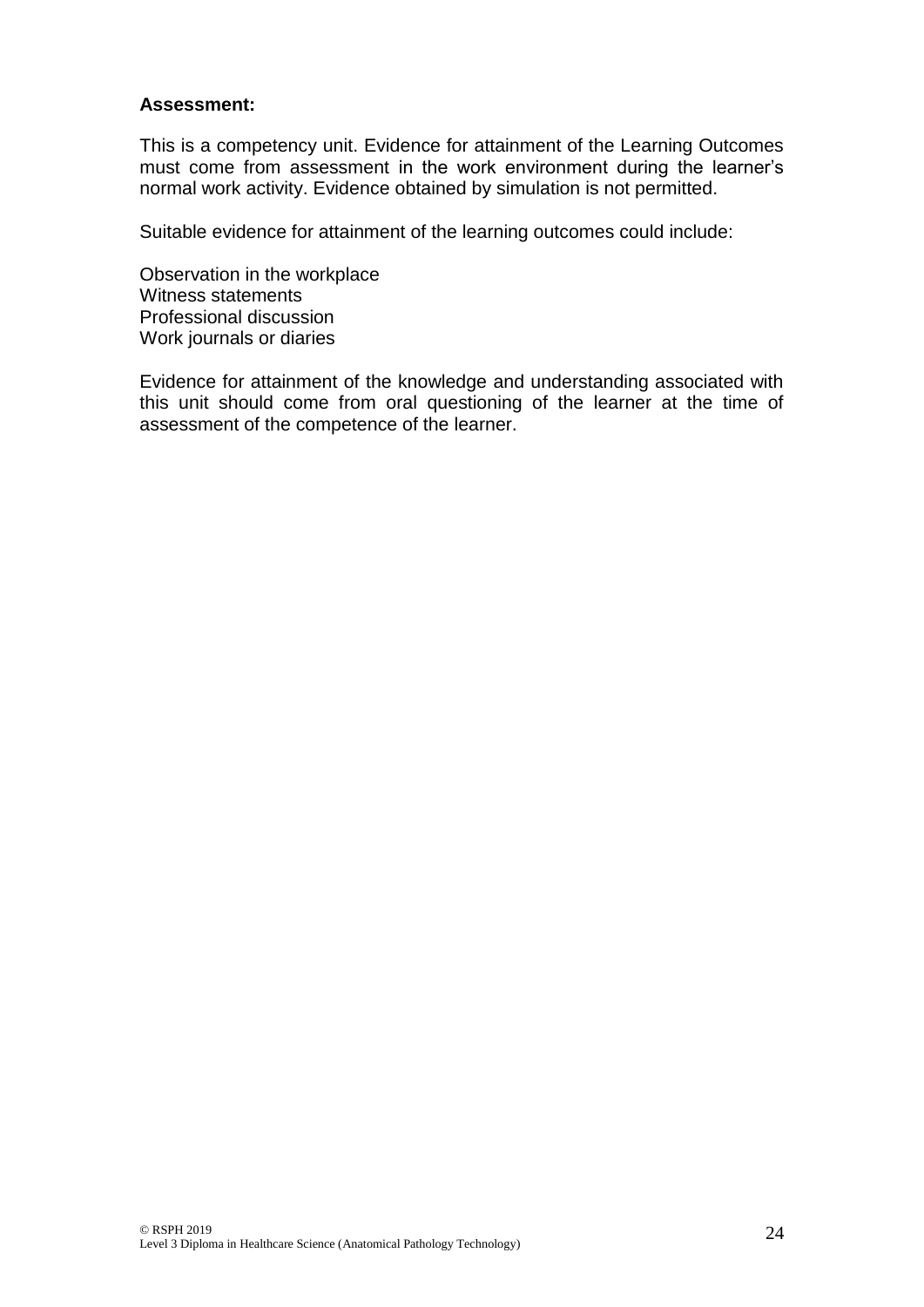## **Unit APT3.8: Assist with** *post mortem* **examinations**

Guided learning: 44 hours Total Unit time: 78 hours Unit Level: 3 Unit reference number: K/505/2838

## **Summary of Learning Outcomes:**

#### **To achieve this unit a candidate must:**

- **1 Be able to carry out an external examination of a deceased person,**  *by being able to meet the following assessment criteria:*
	- 1.1 Identify from external examination of the deceased gross pathological features that may be related to the cause of death
	- 1.2 Record marks and injuries on the deceased using correct terminology.
- **2 Be able to carry out evisceration and dissection of a deceased person under the direction of supervisory staff,** *by being able to meet the following assessment criteria:*
	- 2.1 Remove the major organs from the deceased to include:
		- Heart and great vessels
		- Lungs
		- Liver
		- Spleen
		- Brain
	- 2.2 Remove the major structures from the deceased to include:
		- Gastro-intestinal tract
		- Genito-urinary tract

#### **3 Be able to carry out an examination of dissected organs and structures,** *by being able to meet the following assessment criteria:*

- 3.1 Identify any gross pathological features of human organs and structures that may be related to the cause of death
- 3.2 Record relevant measurements and weights of organs and structures.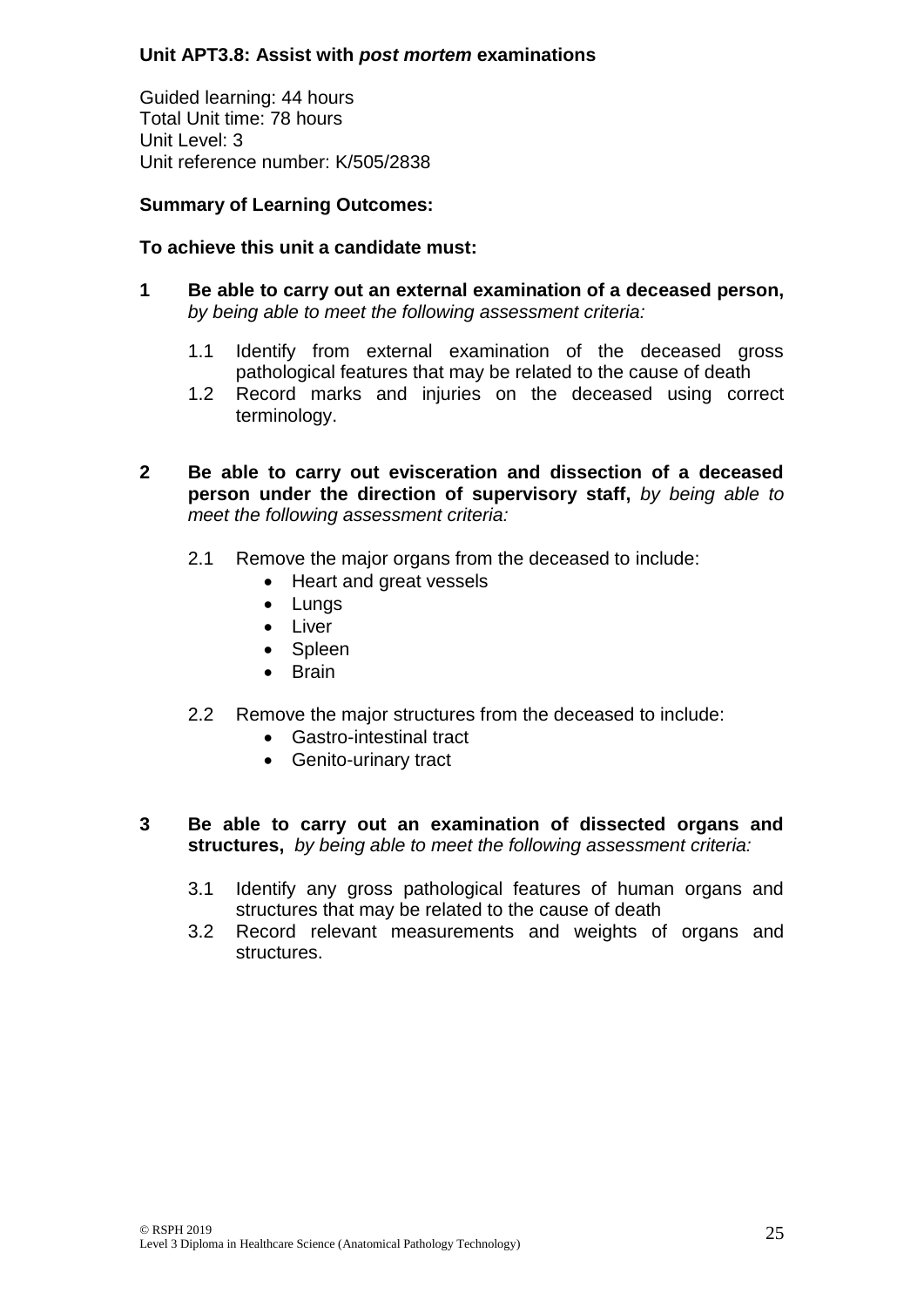- **4 Be able to carry out reconstruction of a deceased person following post-mortem examination,** *by being able to meet the following assessment criteria:*
	- 4.1 Reconstruct the deceased person following post mortem examination
	- 4.2 Suture relevant incisions in the deceased person
	- 4.3 Ensure the deceased person is suitable for viewing by relatives, friends and carers.
- **5 Be able to carry out procedures for tissue retrieval under the direction of supervisory staff,** *by being able to meet the following assessment criteria:*
	- 5.1 Prepare tissue and organ samples for further analysis
	- 5.2 Retrieve tissues from a deceased person for donation or scientific research
	- 5.3 Comply with relevant legislation during tissue retrieval
	- 5.4 Maintain accurate records of tissue retained for analysis or scientific research
	- 5.5 Comply with local tissue retention and disposal standard operating procedures.
- **6 Understand health and safety, infection control, communication and record keeping requirements for** *post mortem* **examinations,** *by being able to meet the following assessment criteria:*
	- 6.1 Explain why infection control is important during *post mortem* examinations
	- 6.2 Explain why health and safety is important during *post mortem* examinations
	- 6.3 State the reasons for accurate recording of information and maintenance of records during post mortem examinations
	- 6.4 Explain why clear communication between team members is important during post mortem examinations.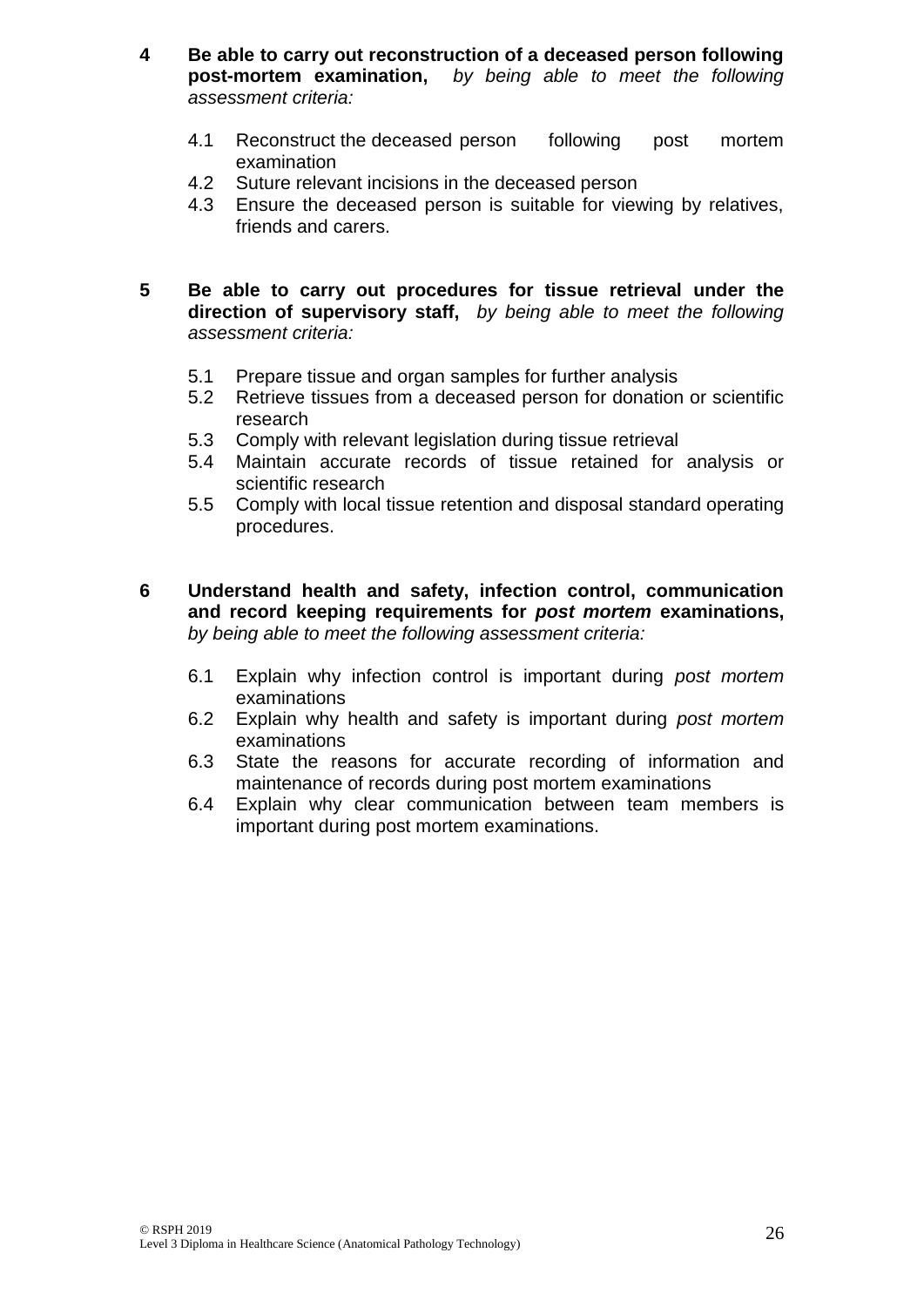#### **1 Be able to carry out an external examination of a deceased person**

- 1.1 *Pathological features that may be related to the cause of death*: Differentiate between pre and post mortem injury and the changes which occur after death; gross pathologies likely to be the cause of death.
- 1.2 *Record marks and injuries*: Appropriate format for recording observations; terminology based on the anatomical position and accepted medical language; gender based comments appropriate to the examination; recent and healed injuries including medical interventions and associated marks on the deceased; distinguishing marks and features.

## **2 Be able to carry out evisceration and dissection of a deceased person under the direction of supervisory staff**

- 2.1 *Remove major organs:* Removal by separate organ groups (Ghon) or in one block (Letulle); adaptation of dissection technique depending on pathology, trauma or authorisation as required.
- 2.2 *Remove major structures:* Removal in one block or as separate components of the structure; adaptation of dissection technique depending on pathology, trauma or authorisation as required.

## **3 Be able to carry out an examination of dissected organs and structures**

- 3.1 *Identify gross pathological features*: Pathological features of human organs and structures that may be related to the cause of death which are visible to the naked eye.
- 3.2 *Record relevant measurements and weights*: Appropriate recording format used; correct units; normal parameters for organs and structures; recording of measurements that are indicative of abnormal pathology.

#### **4 Be able to carry out reconstruction of a deceased person following post-mortem examination**

- 4.1 *Reconstruct deceased person:* Use of reconstruction techniques such as suturing, gluing and stapling.
- 4.2 *Suturing relevant incisions:* Use of suturing to provide a reconstruction suitable for viewing.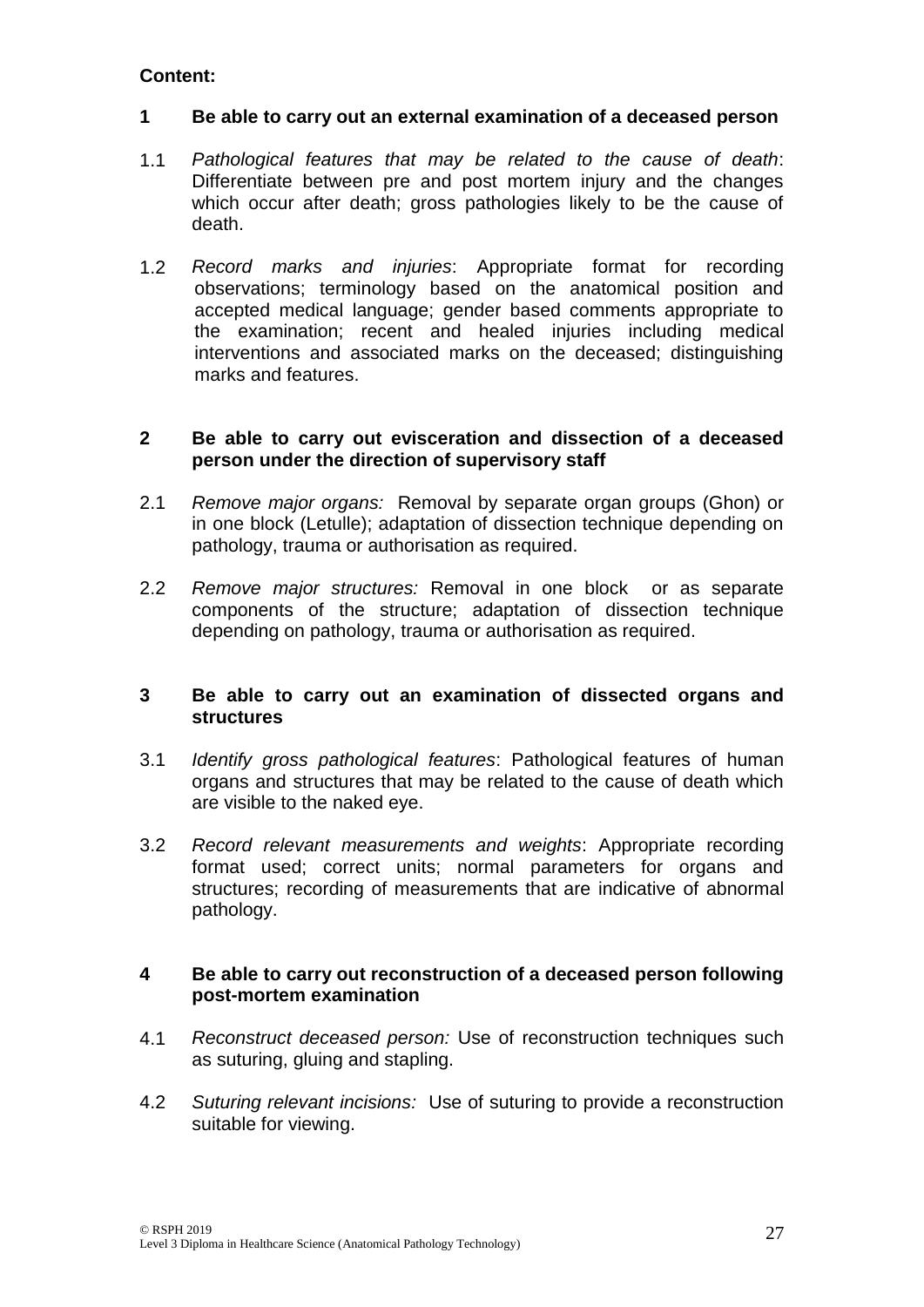4.3 *Ensure deceased person is suitable for viewing:* Use of materials such as cotton wool in order to give natural contours and shape to a deceased in order for relatives to view; use of other techniques to enhance the presentation of the deceased such as suturing.

## **5 Be able to carry out procedures for tissue retrieval under the direction of supervisory staff**

- 5.1 *Prepare tissue and organ samples:* Use of different fixatives and procedures for storage of tissue.
- 5.2 *Retrieve tissues:* Standard operating procedures are followed in the use of tissue retrieval techniques and appropriate incisions.
- 5.3 *Comply with legislation:* Ensure that tissue retrieval and standard operating procedures are compliant with the Human Tissue Authority and/or the relevant Human Tissue Act(s); use of third party agreements
- 5.4 *Maintain accurate records:* Records of tissue retained for analysis or scientific research is auditable, transparent and complies with legislation.
- 5.5 *Comply with local tissue retention and disposal standard operating procedures:* Standard operating procedures regarding tissue retention and disposal which is compliant with the relevant HTA licence, Legal procedures and Human Tissue Act(s).

## **6 Understand health and safety, infection control, communication and record keeping requirements for** *post mortem* **examinations,**

- 6.1 *Importance of infection control:* Pathogenic microorganisms likely to be present during a *post mortem* examination; risk of spread of pathogenic microorganisms and contraction of disease.
- 6.2 *Importance of health and safety:* Health and safety hazards likely to be present during *post mortem* examination; risk to self and others during *post mortem* examinations; methods for reducing risks to acceptable levels.
- 6.3 *Reasons for accurate recording of information and maintenance of records during a post mortem examination:* Importance of and use of records taken during *post mortem* examinations.
- 6.4 *Importance of communication:* Why clear communication is important between members of the *post mortem* team during an examination.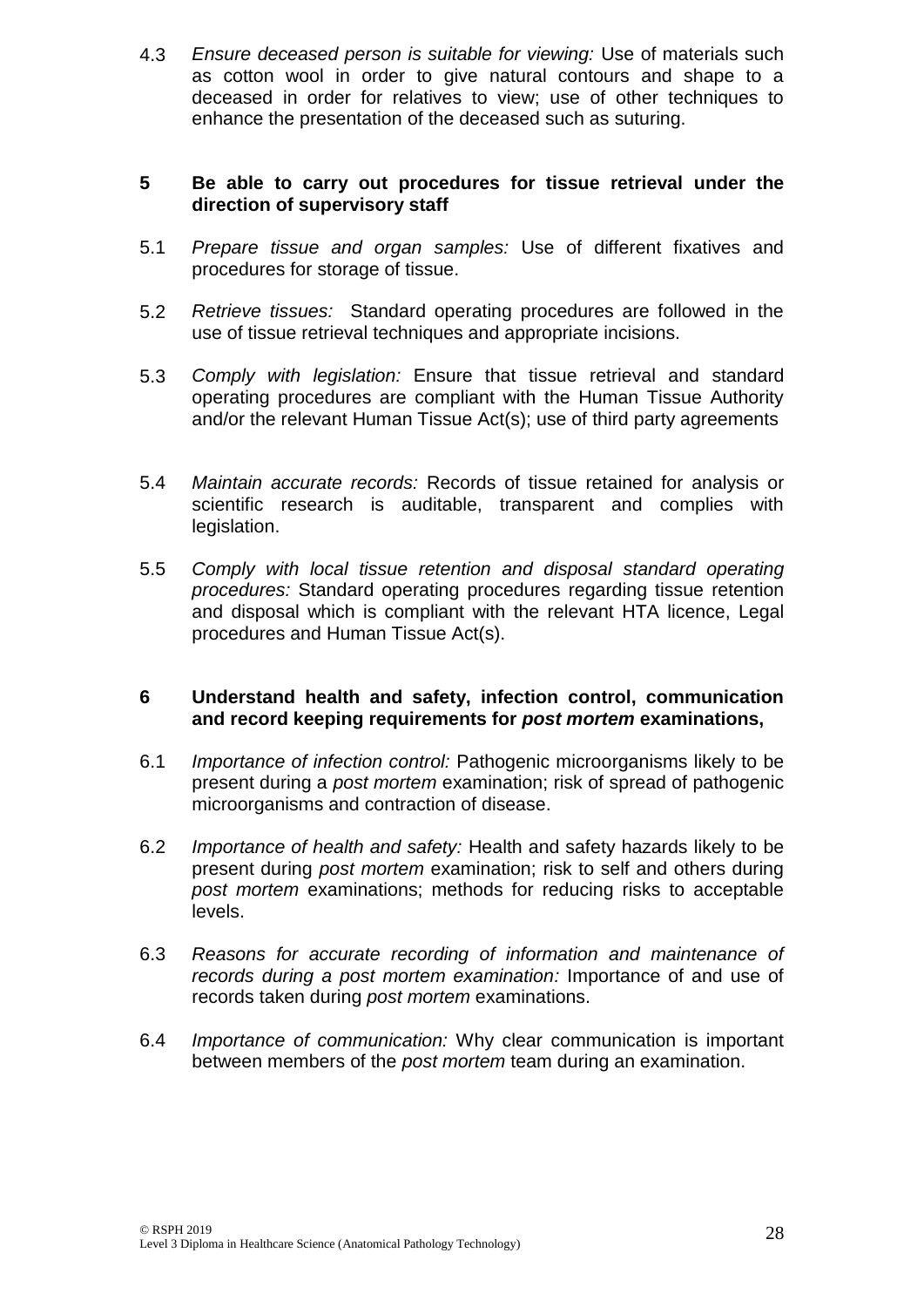#### **Assessment:**

This is a competency unit. Evidence for attainment of the Learning Outcomes must come from assessment in the work environment during the learner's normal work activity. Evidence obtained by simulation is not permitted.

Suitable evidence for attainment of the learning outcomes could include:

Observation in the workplace Witness statements Professional discussion Work journals or diaries

Evidence for attainment of the knowledge and understanding associated with this unit should come from oral questioning of the learner at the time of assessment of the competence of the learner.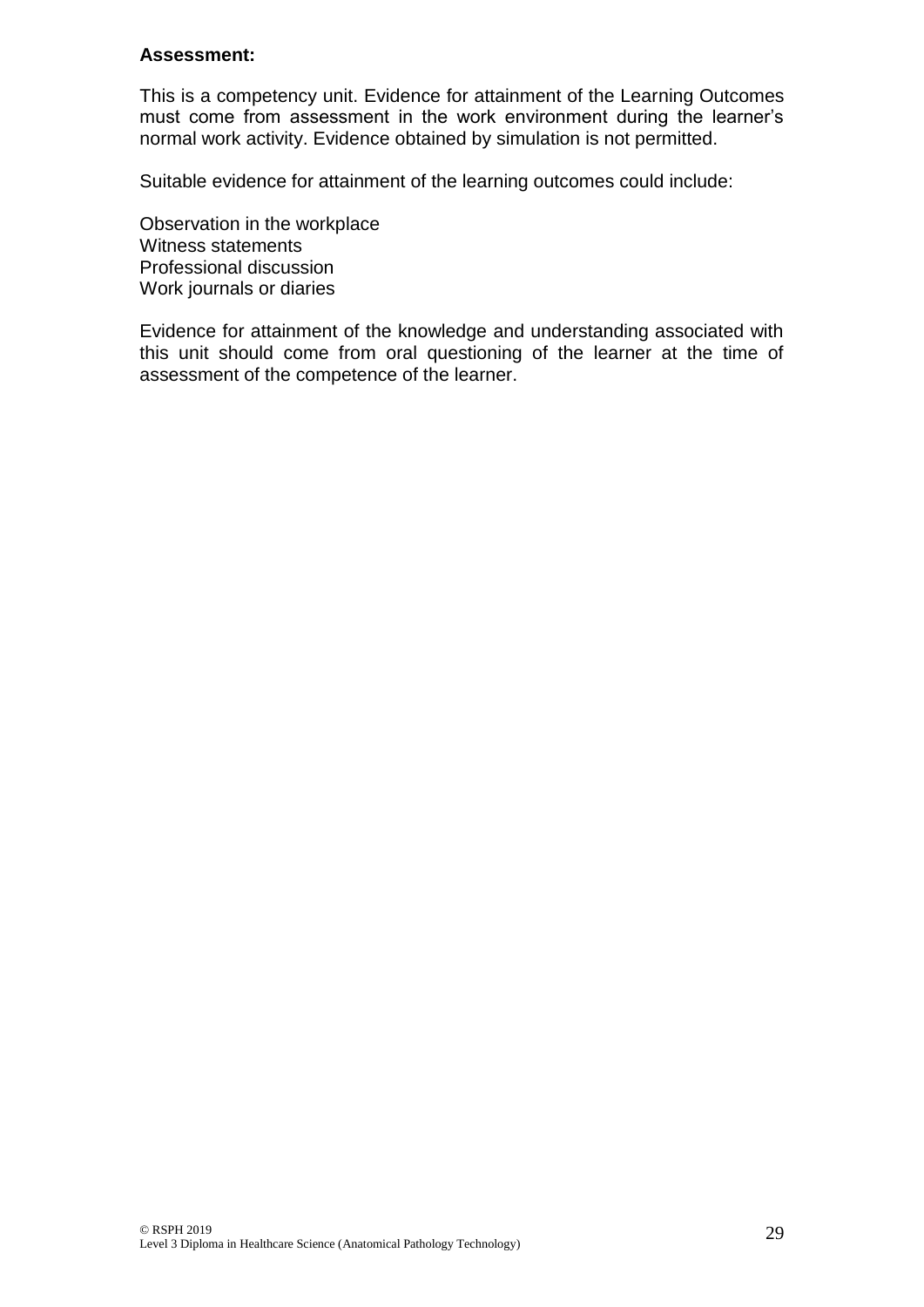## **Unit APT3.9: Viewing of the deceased**

Guided Learning: 27 hours Total Unit time: 61 hours Unit Level: 3 Unit reference number: A/505/2438

## **Summary of Learning Outcomes:**

## **To achieve this unit a candidate must:**

- **1 Be able to prepare a deceased person for viewing** , *by being able to meet the following assessment criteria:*
	- 1.1 Confirm the identity of the deceased person for viewing
	- 1.2 Check that there are no restrictions on the viewing of the body by relatives, friends and carers, to include restrictions due to disfigurement and risk of infection
	- 1.3 Follow standard operating procedures in preparing the deceased for viewing
	- 1.4 Take account of any religious and/or cultural requirements when preparing the deceased for viewing
	- 1.5 Take appropriate protective measures when preparing the deceased for viewing.
- **2. Be able to provide support to relatives, friends and carers when viewing the deceased,** *by being able to meet the following assessment criteria:*
	- 2.1 Confirm the identity of relatives, friends and carers prior to allowing the viewing to take place
	- 2.2 Communicate appropriate information in a sensitive manner
	- 2.3 Follow standard operating procedures when conducting the viewing of the deceased
	- 2.4 Advise relatives, friends and carers appropriately with regard to after death procedures
	- 2.5 Refer relatives, friends and carers to additional sources of support and guidance as required.
- **3 Understand why rigorous procedures have been developed for viewing of the deceased,** *by being able to meet the following assessment criteria:*
	- 3.1 Explain why it is important to check the identity of the deceased, relatives, friends and carers prior to the viewing of a body
	- 3.2 Outline why it is important to take account of any religious or cultural considerations when preparing a body for viewing
	- 3.3 Explain the rationale of any protective measures taken during the preparation of a body for viewing.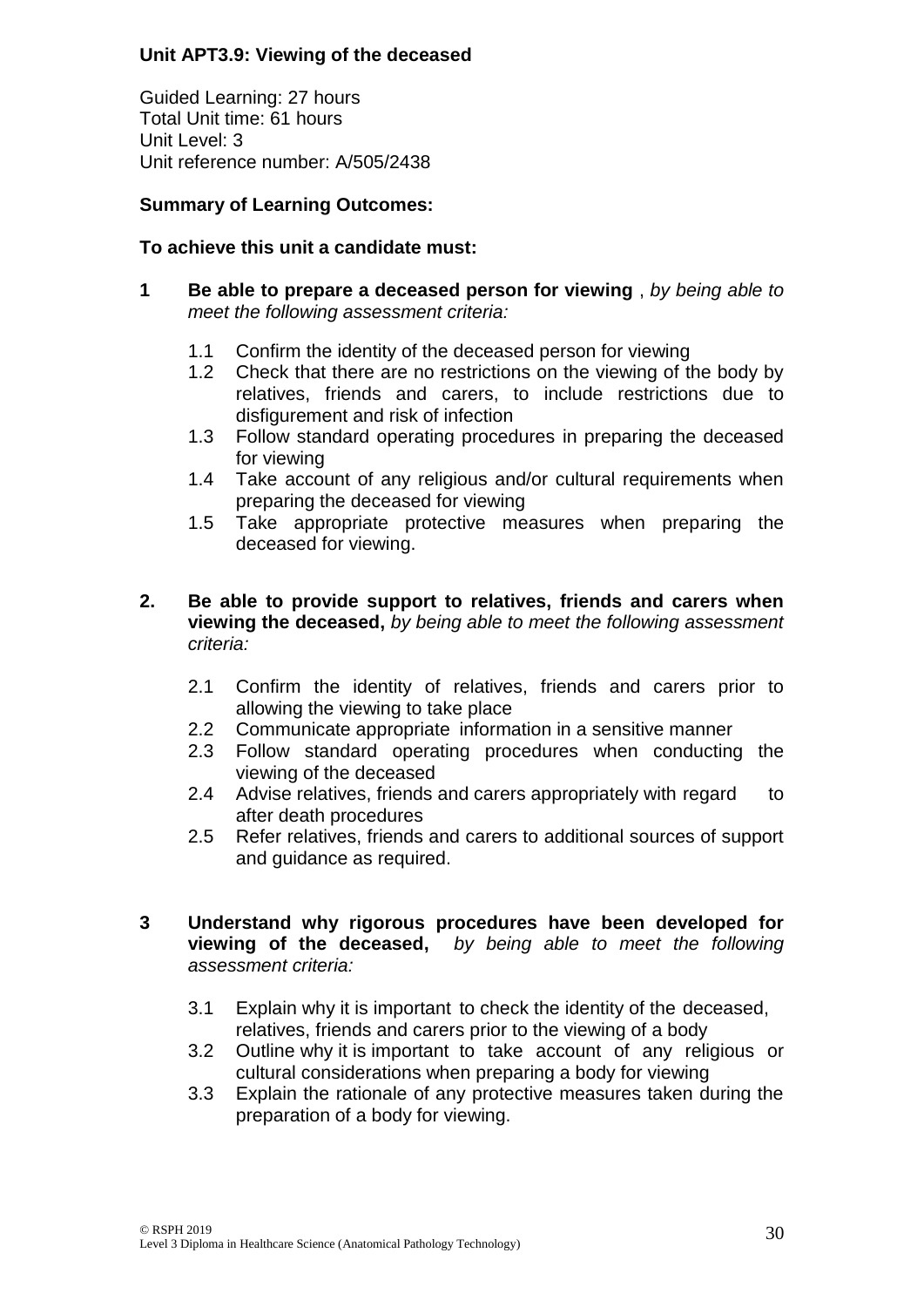## **1 Be able to prepare a deceased person for viewing**

- 1.1 *Confirm identity:* Identity of deceased person confirmed according to standard operating procedures.
- 1.2 *Check restrictions:* Check if there are any restrictions to the viewing of the body before allowing a viewing; reasons for restrictions to include disfigurement, risk of infection, prior permission required etc; restrictions to include viewing behind glass only, no physical contact, a refusal to view due to legal or family restrictions.
- 1.3 *Preparing the body for viewing:* standard operating procedures followed when preparing the deceased for viewing
- 1.4 *Religious and/or cultural requirements:* Religious and cultural requirements are adhered to when preparing the deceased for viewing.
- 1.5 *Protective measures:* Appropriate protective measures are taken when preparing the deceased for viewing, such as infection control, use of manual handling aids and provision of personal protective equipment.

#### **2 Be able to provide support to relatives, friends and carers when viewing the deceased**

- 2.1 *Confirm identity:* Identity of relatives, friends and carers is confirmed before viewing by adherence to standard operating procedures for identifying visitors to the mortuary and their relationship to the deceased.
- 2.2 *Communicate appropriate information*: Information is communicated to relatives, friends and carers of the deceased with sensitivity and empathy.
- 2.3 *Follow standard operating procedures when conducting the viewing of the deceased*: Standard operating procedures are adhered to when conducting viewings of the deceased.
- 2.4 *Advise relatives, friends and carers, appropriately:* Appropriate information is given to relatives, friends and carers with regard to after death procedures; standard operating procedures are adhered to when providing advice and information.
- 2.5 *Refer relatives, friends and carers to additional sources of support:*  Relatives, friends and carers of the deceased are referred to additional sources of support and guidance such as NHS, police and outside agencies; bereavement and support agencies locally and nationally; only approved sources are referred to.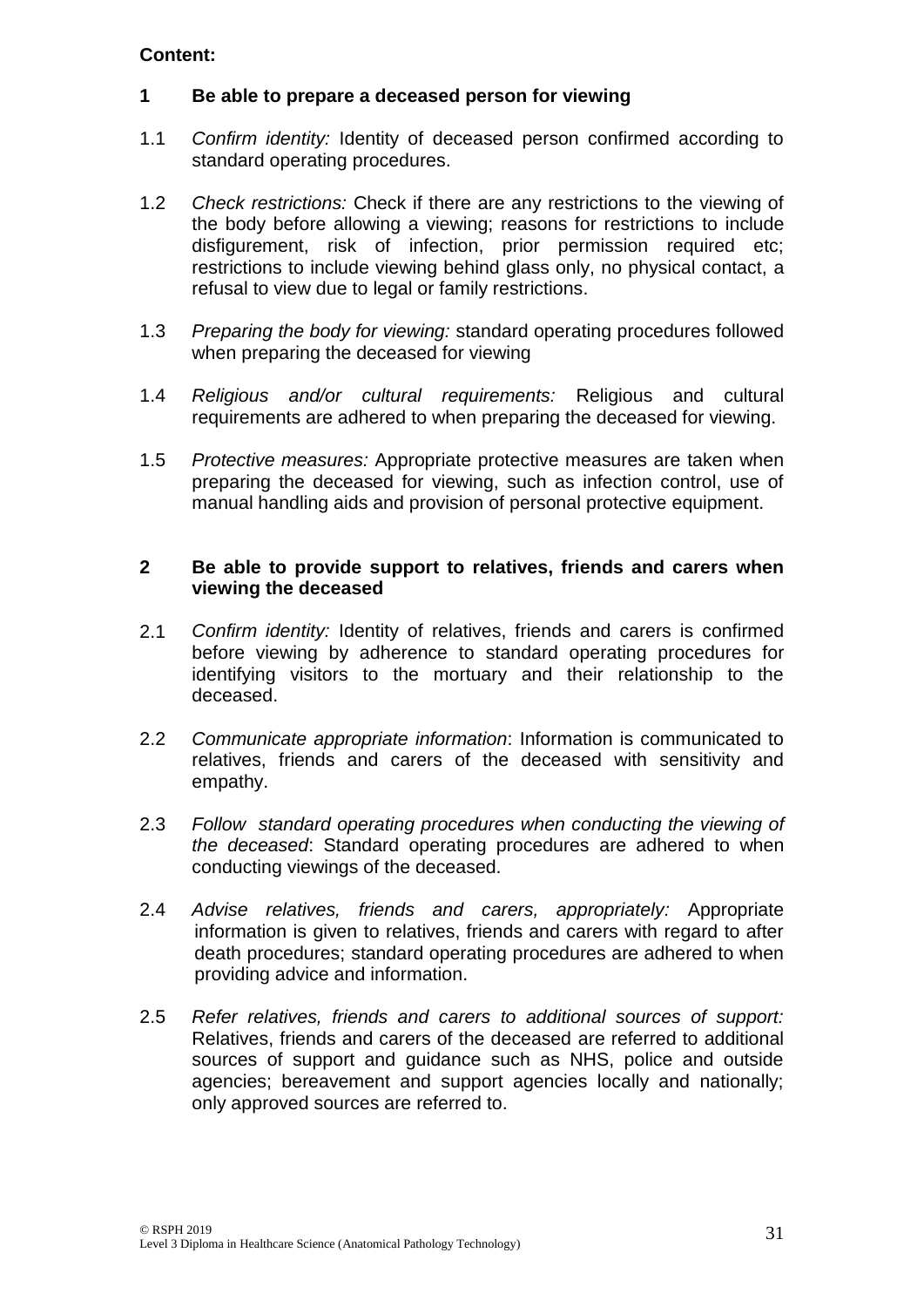#### **3 Understand why rigorous procedures have been developed for viewing of the deceased**

- 3.1 *Importance of checking the identity of the deceased, relatives, friends and carers prior to the viewing of a body*: Reasons for having standard operating procedures for confirming the identity of individuals prior to viewing a body.
- 3.2 *Importance of taking account of any religious or cultural considerations when preparing a body for viewing*: Religious and cultural considerations that should be taken into account when preparing a body for viewing; reasons for these.
- 3.3 *Rationale of any protective measures taken during the preparation of a body for viewing*: Consideration of health and safety and infection control issues.

#### **Assessment:**

This is a competency unit. Evidence for attainment of the Learning Outcomes must come from assessment in the work environment during the learner's normal work activity. Evidence obtained by simulation is not permitted.

Suitable evidence for attainment of the learning outcomes could include:

Observation in the workplace Witness statements Professional discussion Work journals or diaries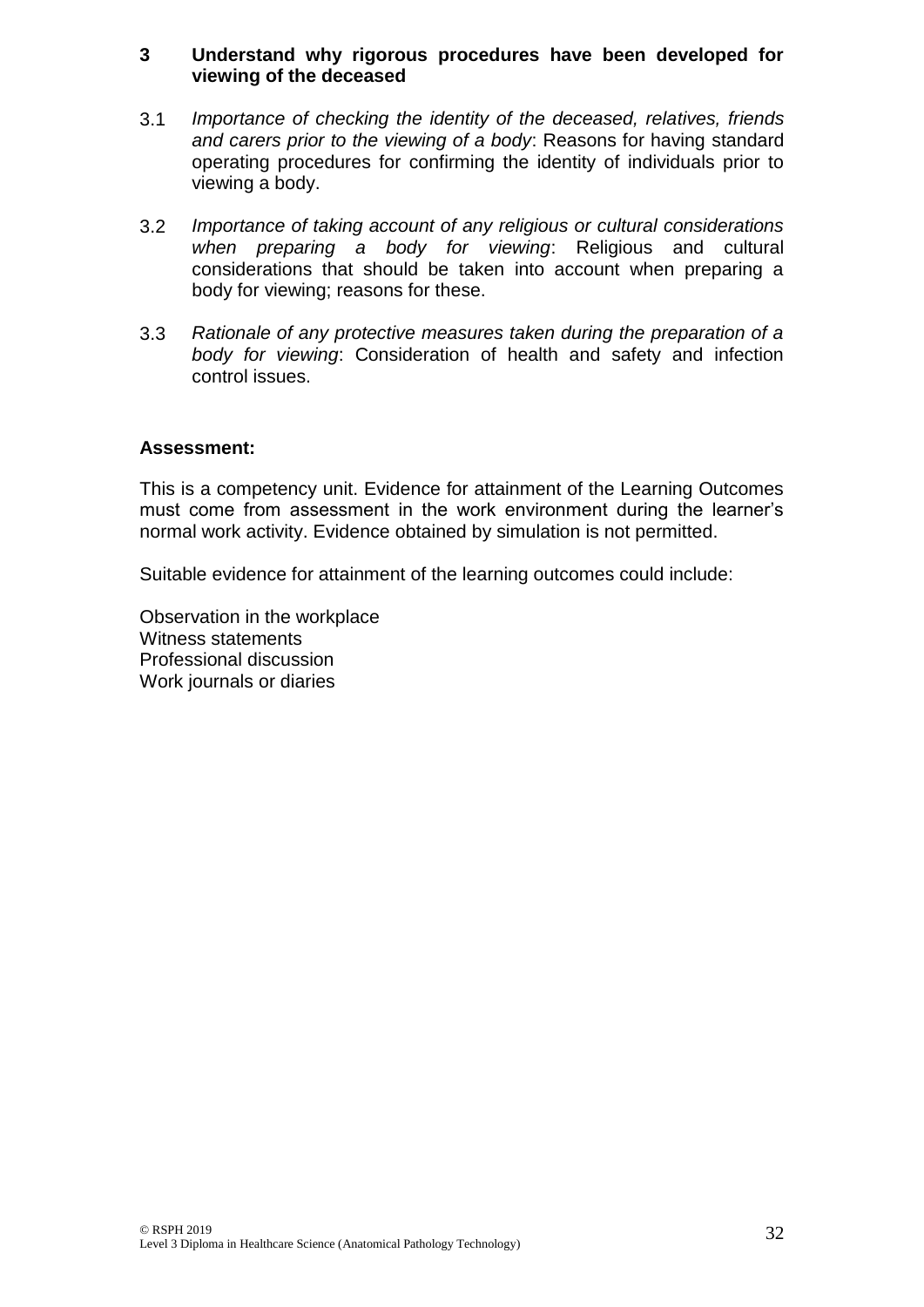## **Unit APT3.10 Team working**

Guided Learning: 15 hours Total Unit time: 27 hours Unit Level: 3 Unit reference number: J/505/2426

## **Summary of Learning Outcomes:**

## **To achieve this unit a candidate must:**

- **1 Be able to participate in planning the work of a team**, *by being able to meet the following assessment criteria:*
	- 1.1 Describe the roles and contributions of team members to the work of the team
	- 1.2 Identify the aims and objectives of the team
	- 1.3 Plan activities with the team in order to meet the aims and objectives
	- 1.4 Agree timescales for completion of activities
- **2 Be able to carry out own role as part of a team,** *by being able to meet the following assessment criteria:*
	- 2.1 Organise own work in order to meet agreed aims and objectives on time
	- 2.2 Monitor own progress towards meeting aims and objectives
	- 2.3 Take appropriate action if aims and objectives are unlikely to be met within agreed timescales
	- 2.4 Evaluate own contribution to the work of the team
- **3 Be able to communicate effectively with other team members,** *by being able to meet the following assessment criteria:*
	- 3.1 Clarify own role and the role of others in meeting the team's aims and objectives
	- 3.2 Inform other team members of own progress towards aims and objectives
	- 3.3 Give advice to team members if requested to enable them to meet their aims and objectives.
- **4 Understand the importance of team work and communication,** *by being able to meet the following assessment criteria:*
	- 4.1 Explain why team work is important in an organisation
	- 4.2 Explain how effective communication aids the work of a team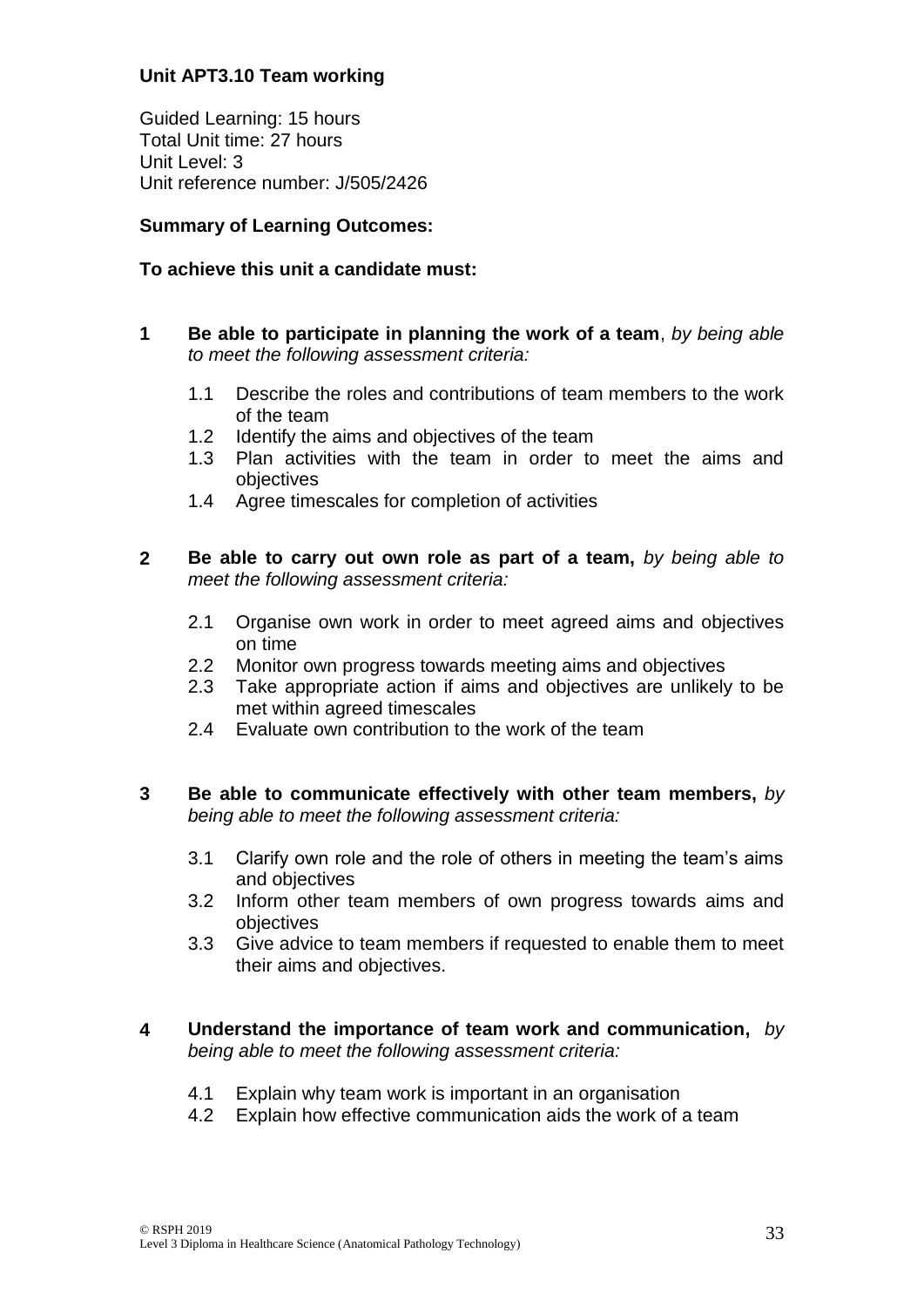## **1 Be able to participate in planning the work of a team**

- 1.1 *Roles and contributions of team members:* The APT role and those of others involved in your daily duties and the effective operation of the mortuary.
- 1.2 *Aims and objectives of team:* Aims and objectives of the mortuary team identified and described.
- 1.3 *Plan activities:* Routine activities and tasks identified and allocated to team members; dates and times set for infrequent and occasional activities; team members allocated to these tasks and given time and facilities to carry them out.
- 1.4 *Timescales:* Timescales for carrying out activities agreed with team members

## **2 Be able to carry out own role as part of a team**

- 2.1 *Organise own work:* Own work is organised to ensure aims and objectives of work are met within agreed time limits.
- 2.2 *Monitor progress:* Progress monitored by use of diaries, check-lists, work sheets etc.
- 2.3 *Take action:* Action taken in the event that monitoring indicates aims and objectives may not be met within agreed timescales; action could include prioritising tasks, rescheduling timescales, agreeing to a reallocation of work.
- 2.4 *Evaluate contribution:* Own contribution to the work of the team evaluated; feedback sought from peers and managers as appropriate

## **3 Be able to communicate effectively with other team members**

- 3.1 *Clarify roles:* Clarify own role and that of others by questioning, restating role and obtaining agreement; examining job descriptions, plans of work, standard operating procedures etc
- 3.2 *Inform team members of progress:* Keep colleagues informed of progress via team meetings, use of check-lists, work diaries, work logs etc.
- 3.3 *Give advice:* Advice provided in a positive and supportive manner when sought; colleagues helped to achieve aims and objectives.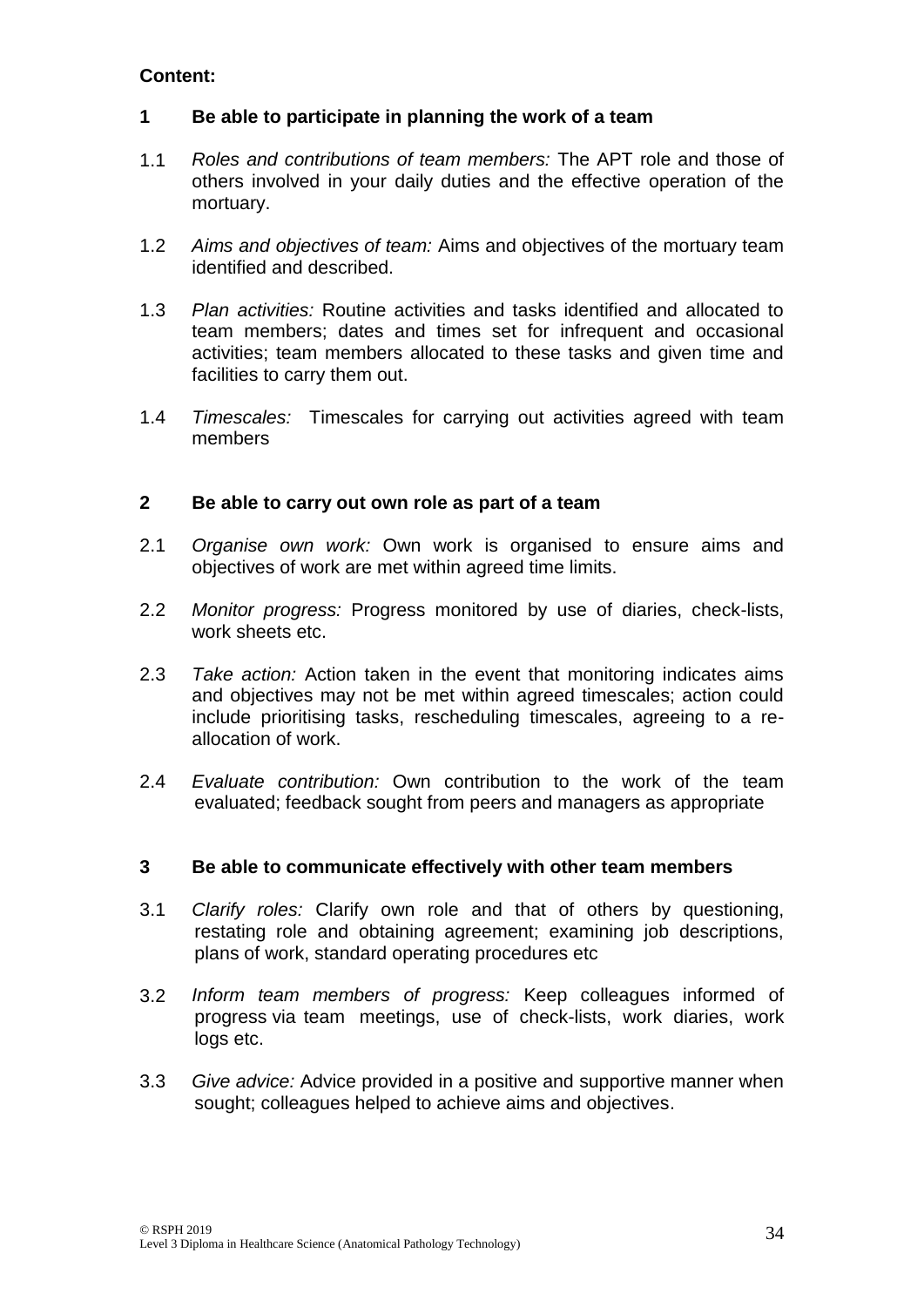## **4 Understand the importance of team work and communication,**

- 4.1 *Importance of team work:* Synergistic effect of working as a team; ability to offer help and support to colleagues; ability to learn from knowledge and experience of others.
- 4.2 *How effective communication aids the work of a team:* Increased effectiveness of team; ensures all members of team know what they are doing; all members of team aware of potential problems.

## **Assessment:**

This is a competency unit. Evidence for attainment of the Learning Outcomes must come from assessment in the work environment during the learner's normal work activity. Evidence obtained by simulation is not permitted.

Suitable evidence for attainment of the learning outcomes could include:

Observation in the workplace Witness statements Professional discussion Work journals or diaries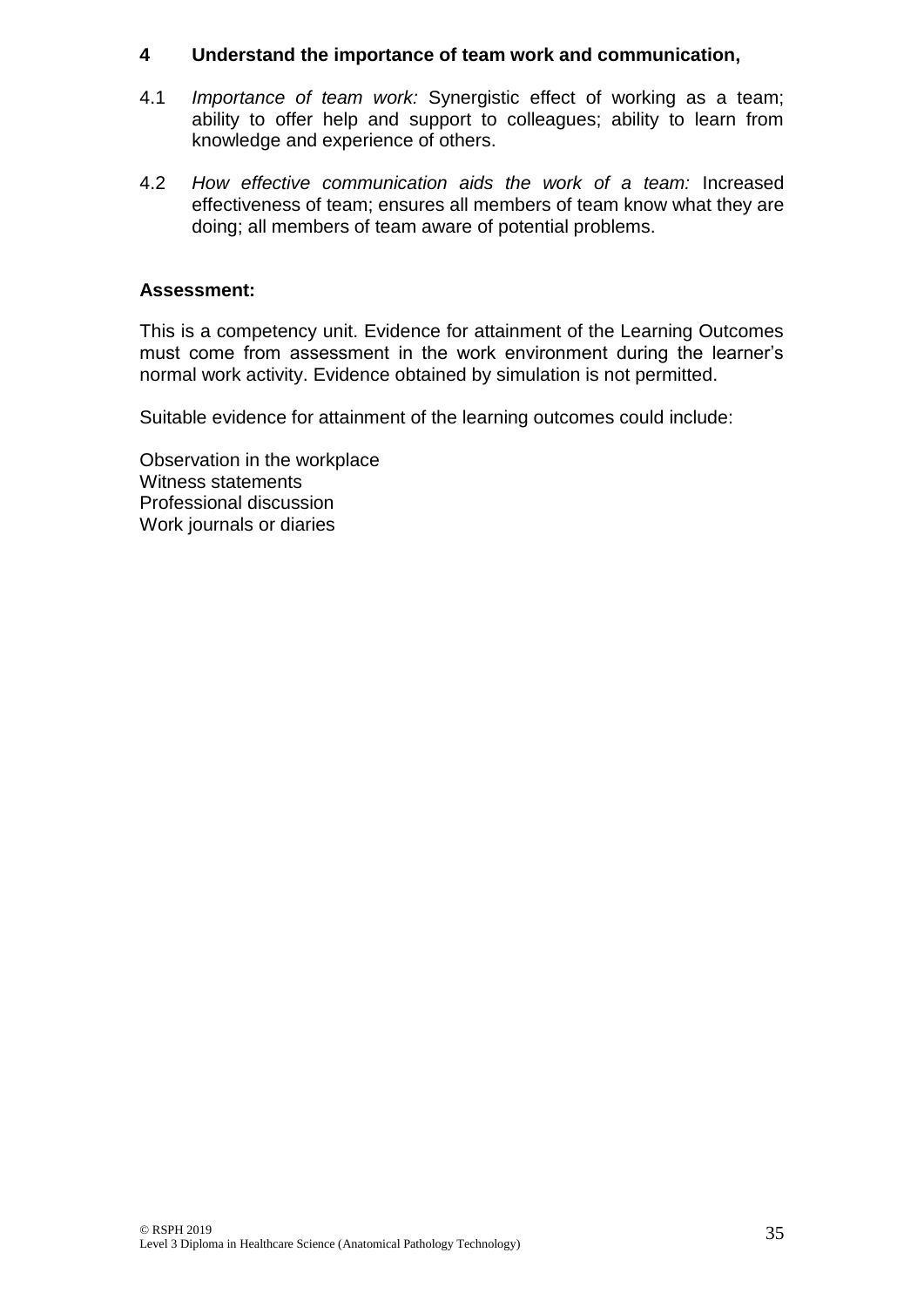# **Learner Guidance:**

## **Recommended Prior Learning:**

Learners must have undertaken induction training required by their employer for working in a mortuary.

## **National Occupational Standards**

The qualification has been mapped to the following National Occupational Standards of Skills for Health:

**SFHHCS15** Undertake a post mortem examination.

**SFHHCS16** Reconstruct the deceased following pathological examination. **SFHCHS219** Perform the viewing of the deceased with relatives and other agencies.

Further details of these National Occupational Standards can be obtained from RSPH Qualifications.

The qualification is also mapped to the following dimensions of the NHS Key Skills Framework:

Communication: Develop and maintain communication with people about difficult matters and/or in difficult situations.

Health, Safety and Security: Promote, monitor and maintain best practice in health, safety and security.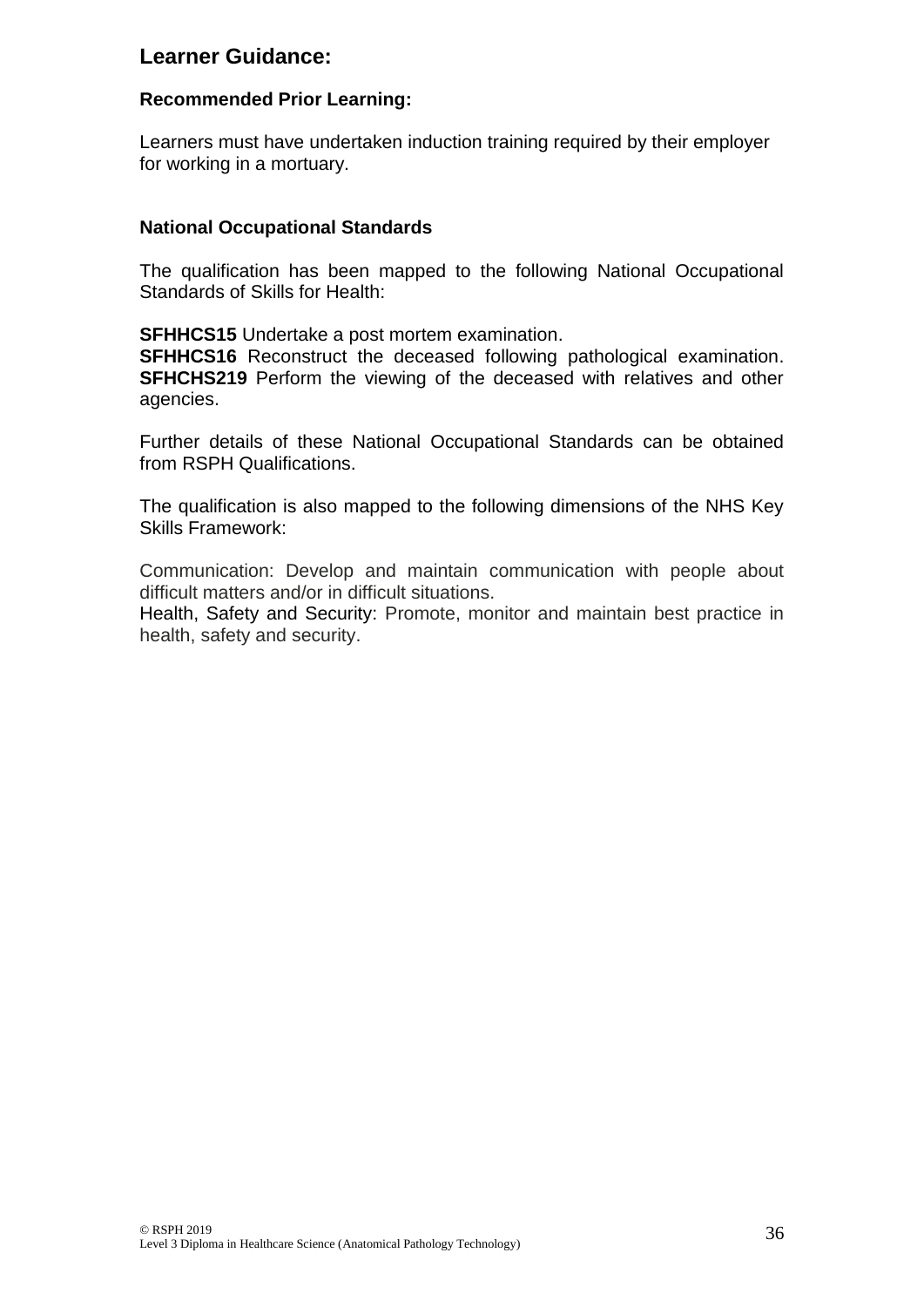# **Centre Guidance:**

## **Registration of Candidates:**

Candidates must be registered with RSPH and have a candidate number before any work can be submitted to RSPH for external assessment.

Candidate registration forms can be downloaded from the Centre Area of the RSPH website (*www.rsph.org.uk*).

#### **Assessment Requirements:**

The assessment of competency units in this qualification must be by direct observation in the workplace, the use of witness statements and professional interviews. Assessors should have specific knowledge and experience of the role of the anatomical pathology technologist.

## **Submission of Centre Assessed Work:**

Evidence for attainment of the learning outcomes relating to competency units (units APT3.6 – APT3.10) must be centre assessed and externally verified. Assessed evidence should be submitted to RSPH with an *assignment submission form* (available from RSPH when candidates are registered for the qualification) signed by the candidate and a completed *candidate assessment summary form* for each unit of the qualification. Assignment submission forms and candidate assessment summary forms can be downloaded from the Centre Area of the RSPH website (*www.rsph.org.uk*).

All centre assessed candidate work for the qualification must be completed and submitted to RSPH within two calendar years of registration (the *registration period*). In the event that candidate work does not meet the requirements of the assessment criteria or learning outcomes the candidate has a period of three months in which to repeat the assessment or submit any additional evidence requested, or by the end of the registration period, whichever is the shorter. An additional fee will be charged for the repeat of assessments.

In exceptional circumstances RSPH may extend the registration period for a candidate or cohort of candidates.

## **Special Assessment Needs:**

Centres that have candidates with special assessment needs should consult RSPH's *Reasonable Adjustments and Special Consideration* policy*,* this is available from RSPH and RSPH's web site (www.rsph.org.uk).